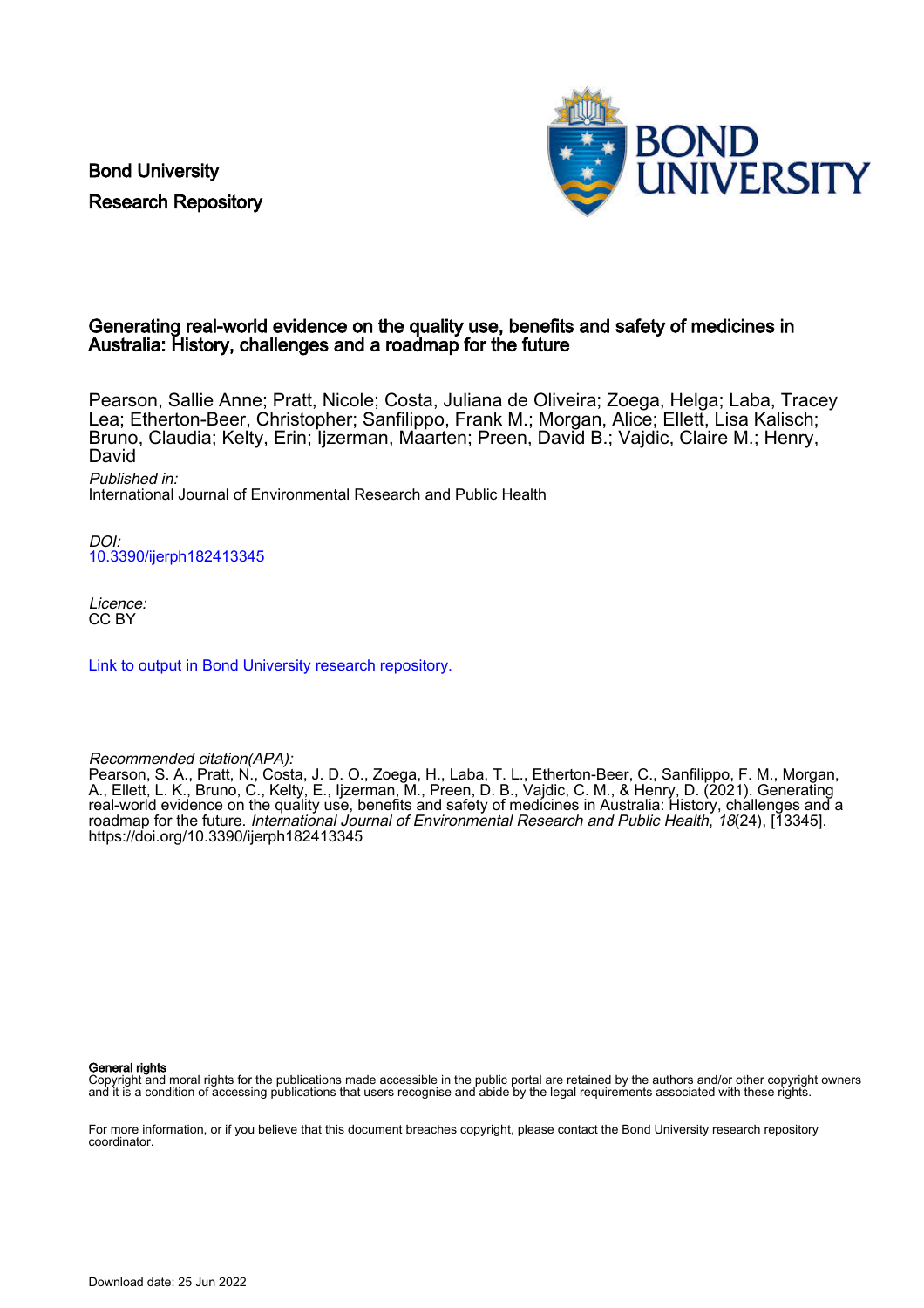



# *Review* **Generating Real-World Evidence on the Quality Use, Benefits and Safety of Medicines in Australia: History, Challenges and a Roadmap for the Future**

**Sallie-Anne Pearson 1,\*, Nicole Pratt <sup>2</sup> , Juliana de Oliveira Costa <sup>1</sup> [,](https://orcid.org/0000-0002-8355-023X) Helga Zoega 1,3 [,](https://orcid.org/0000-0003-0761-9028) Tracey-Lea Laba <sup>4</sup> , Christopher Etherton-Beer <sup>5</sup> [,](https://orcid.org/0000-0001-5148-0188) Frank M. Sanfilippo <sup>5</sup> [,](https://orcid.org/0000-0003-3639-0787) Alice Morgan <sup>6</sup> , Lisa Kalisch Ellett <sup>2</sup> , [Clau](https://orcid.org/0000-0003-2934-2242)dia Bruno <sup>1</sup> [,](https://orcid.org/0000-0001-7789-3415) Erin Kelty <sup>5</sup> [,](https://orcid.org/0000-0002-0841-2216) Maarten IJzerman <sup>7</sup> [,](https://orcid.org/0000-0001-5788-5805) David B. Preen <sup>5</sup> , Claire M. Vajdic [1](https://orcid.org/0000-0002-3612-8298) and David Henry <sup>8</sup>**

- <sup>1</sup> Centre for Big Data Research in Health, Faculty of Medicine and Health, UNSW Sydney, Sydney 2052, Australia; j.costa@unsw.edu.au (J.d.O.C.); h.zoega@unsw.edu.au (H.Z.); c.bruno@unsw.edu.au (C.B.); claire.vajdic@unsw.edu.au (C.M.V.)
- <sup>2</sup> Quality Use of Medicines and Pharmacy Research Centre, Clinical and Health Sciences, University of South Australia, Adelaide 5000, Australia; nicole.pratt@unisa.edu.au (N.P.); lisa.kalisch@unisa.edu.au (L.K.E.)
- <sup>3</sup> Centre of Public Health Sciences, Faculty of Medicine, University of Iceland, 102 Reykjavik, Iceland
- <sup>4</sup> Centre for Health Economics Research and Evaluation, Faculty of Health, University of Technology Sydney, Sydney 2006, Australia; Tracey.Laba@chere.uts.edu.au
- <sup>5</sup> WA Centre for Health and Ageing, Medical School, University of Western Australia, Perth 6009, Australia; Christopher.Etherton-Beer@uwa.edu.au (C.E.-B.); frank.sanfilippo@uwa.edu.au (F.M.S.); erin.kelty@uwa.edu.au (E.K.); david.preen@uwa.edu.au (D.B.P.)
	- <sup>6</sup> Research School of Population Health, College of Health and Medicine, Australian National University, Canberra 2601, Australia; alice.morgan@anu.edu.au
- <sup>7</sup> Centre for Cancer Research and Centre for Health Policy, Melbourne School of Population and Global Health, University of Melbourne, Melbourne 3000, Australia; maarten.ijzerman@unimelb.edu.au
- 8 Institute for Evidence Based Healthcare, Bond University, Gold Coast 4229, Australia; dhenry@bond.edu.au
	- **\*** Correspondence: sallie.pearson@unsw.edu.au

**Abstract:** Australia spends more than \$20 billion annually on medicines, delivering significant health benefits for the population. However, inappropriate prescribing and medicine use also result in harm to individuals and populations, and waste of precious health resources. Medication data linked with other routine collections enable evidence generation in pharmacoepidemiology; the science of quantifying the use, effectiveness and safety of medicines in real-world clinical practice. This review details the history of medicines policy and data access in Australia, the strengths of existing data sources, and the infrastructure and governance enabling and impeding evidence generation in the field. Currently, substantial gaps persist with respect to cohesive, contemporary linked data sources supporting quality use of medicines, effectiveness and safety research; exemplified by Australia's limited capacity to contribute to the global effort in real-world studies of vaccine and disease-modifying treatments for COVID-19. We propose a roadmap to bolster the discipline, and population health more broadly, underpinned by a distinct capability governing and streamlining access to linked data assets for accredited researchers. Robust real-world evidence generation requires current data roadblocks to be remedied as a matter of urgency to deliver efficient and equitable health care and improve the health and well-being of all Australians.

**Keywords:** prescribing; quality use of medicines; medication safety; pharmacoepidemiology; medication data; data linkage; health outcomes; real-world data; real-world evidence

# **1. Introduction**

Prescribing medicines is the most common health intervention globally [\[1\]](#page-16-0). Modern medicines have changed the course of major diseases including coronary atherosclerosis, heart failure, stroke, HIV/AIDS and several cancers. However, these major advances have come with costs, both human and financial. Medicines are approved by regulators and



**Citation:** Pearson, S.-A.; Pratt, N.; de Oliveira Costa, J.; Zoega, H.; Laba, T.-L.; Etherton-Beer, C.; Sanfilippo, F.M.; Morgan, A.; Kalisch Ellett, L.; Bruno, C.; et al. Generating Real-World Evidence on the Quality Use, Benefits and Safety of Medicines in Australia: History, Challenges and a Roadmap for the Future. *Int. J. Environ. Res. Public Health* **2021**, *18*, 13345. [https://doi.org/10.3390/](https://doi.org/10.3390/ijerph182413345) [ijerph182413345](https://doi.org/10.3390/ijerph182413345)

Academic Editor: Richard Madden

Received: 13 September 2021 Accepted: 14 December 2021 Published: 18 December 2021

**Publisher's Note:** MDPI stays neutral with regard to jurisdictional claims in published maps and institutional affiliations.



**Copyright:** © 2021 by the authors. Licensee MDPI, Basel, Switzerland. This article is an open access article distributed under the terms and conditions of the Creative Commons Attribution (CC BY) license (https:/[/](https://creativecommons.org/licenses/by/4.0/) [creativecommons.org/licenses/by/](https://creativecommons.org/licenses/by/4.0/)  $4.0/$ ).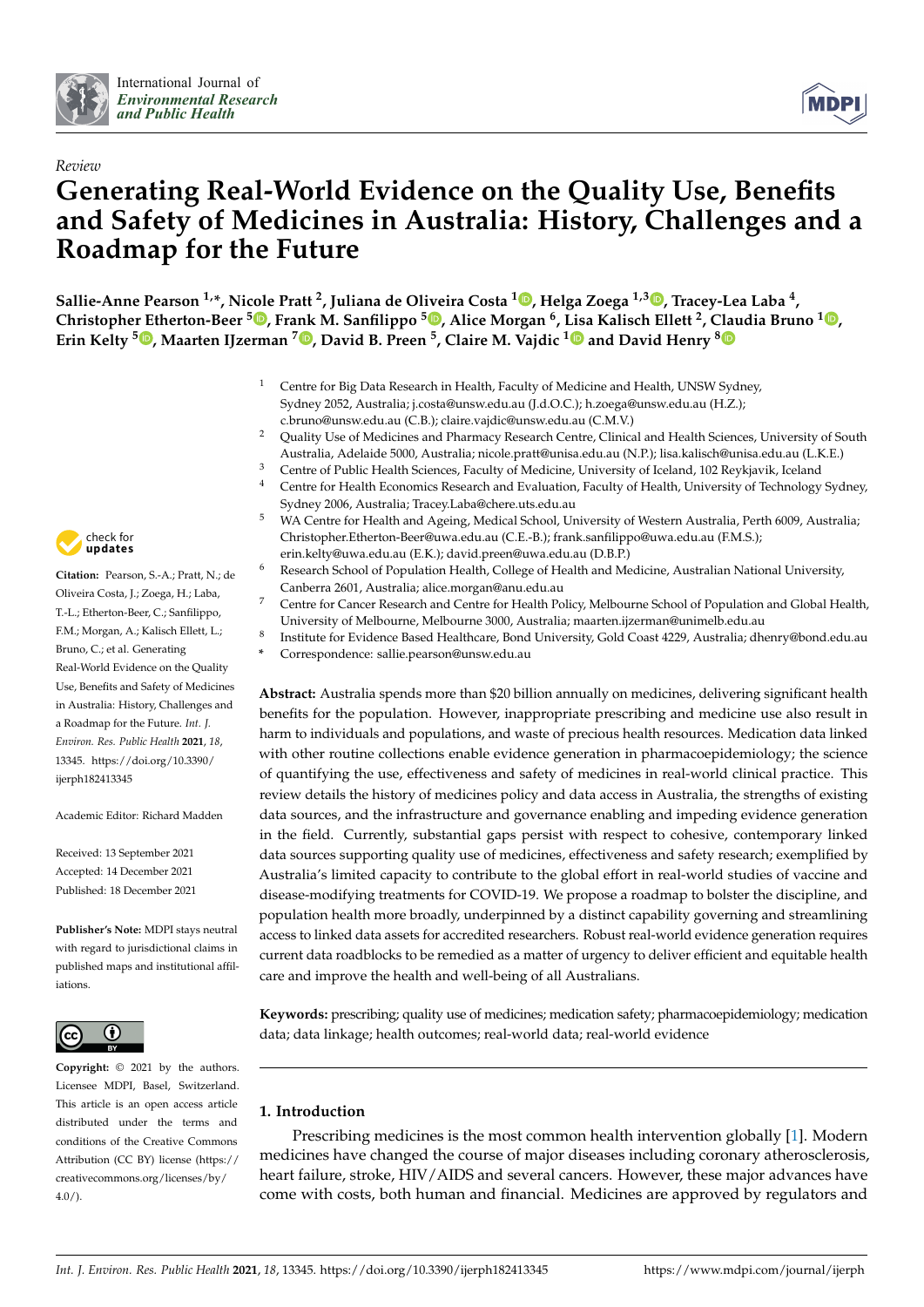payers based on evidence from randomised clinical trials (RCTs) [\[2](#page-16-1)[,3\]](#page-16-2) but most RCTs are not designed to anticipate, identify, or quantify all possible safety concerns, particularly rare outcomes and long-term effects that only emerge once large numbers of people are exposed over time [\[4](#page-16-3)[,5\]](#page-16-4). Moreover, RCTs most commonly focus on single medicines and do not necessarily reflect how medicines are used in patients with complex needs, who require multiple medicines for long periods [\[4](#page-16-3)[,5\]](#page-16-4). So, when regulatory and subsidy decisions are made, policy makers, health care professionals, and patients face significant uncertainty about whether the benefits and safety reported in these trials will translate into real-world settings. As such, there is a critical need for rapid and comprehensive evidence about the populations accessing new products, and the benefits and harms associated with their use in routine clinical care.

In addition to generating evidence about the effectiveness and safety of medicines, it is imperative that real-world evidence addresses how medicines are used in routine practice. This is because inappropriate prescribing practices may lead to harm, significant downstream health system burden, and waste of health care resources. In Australia, it is estimated that some 2–3% of all hospital admissions are related to medicine use, rising to 20–30% in people aged 65 years and over [\[6\]](#page-16-5). In the period 2016–2017, this equated to  $\sim$ 250,000 hospital admissions, estimated conservatively to cost more than \$1.3 billion [\[6\]](#page-16-5). Moreover, the high unit cost of some medicines can impact on affordability, resulting in inequities in access and health outcomes.

During the last 20 years, the capacity to generate real-world data on quality use, benefits and safety of prescribed medicines has expanded greatly. The field of pharmacoepidemiology has developed from a primary interest in drug utilisation and ecological exposure-outcome studies to contemporary use of large databases of multiple linked routinely collected, real-world data to estimate the balance between the benefits and harms of medicines [\[7](#page-16-6)[,8\]](#page-16-7). These analyses have become increasingly important in decision making. For instance, real-world studies of medicines for COVID-19 have profoundly affected our understanding of the positive and negative impacts of these interventions [\[9](#page-17-0)[,10\]](#page-17-1). While insights generated from large databases have the potential to augment our understanding of the impacts of health care interventions, poorly conducted, and even fraudulent studies have important consequences that have led to inappropriate, worthless or harmful treatments being administered to millions of people [\[11\]](#page-17-2).

Never has there been a more important time to shine the spotlight on Australia's capacity to conduct high-quality, real-world studies of medicine use and effects across a wide range of therapies. In this review, we discuss the use of routine 'medication data' to generate insights and enhance our understanding of the real-world use, benefits and safety of medicines in Australia. In this context, we refer to 'medication data' as an allencompassing term that includes prescription, dispensing, sales and self-report data about medicine use. Specifically, we will:

- Discuss Australian medicines policies and detail the available medication data that can be leveraged to estimate real-world medicine use;
- Describe how medication data have been used for population-level monitoring, evaluation and research on quality use, effectiveness and safety of medicines, including a COVID-19 case study;
- Highlight the key barriers to delivering a comprehensive research program quantifying real-world use, effectiveness and safety of medicines in Australia; and
- Outline a roadmap to bolster Australia's capacity to accelerate evidence development about effectiveness, safety and quality use of medicines in routine clinical care.

# **2. Australian Medicines Policies**

Australia has a long history of innovation in medicines policies and Australians can access medicines in a variety of ways. They can be prescribed in the community or to patients during hospital stays. Other medicines, including complementary and alternative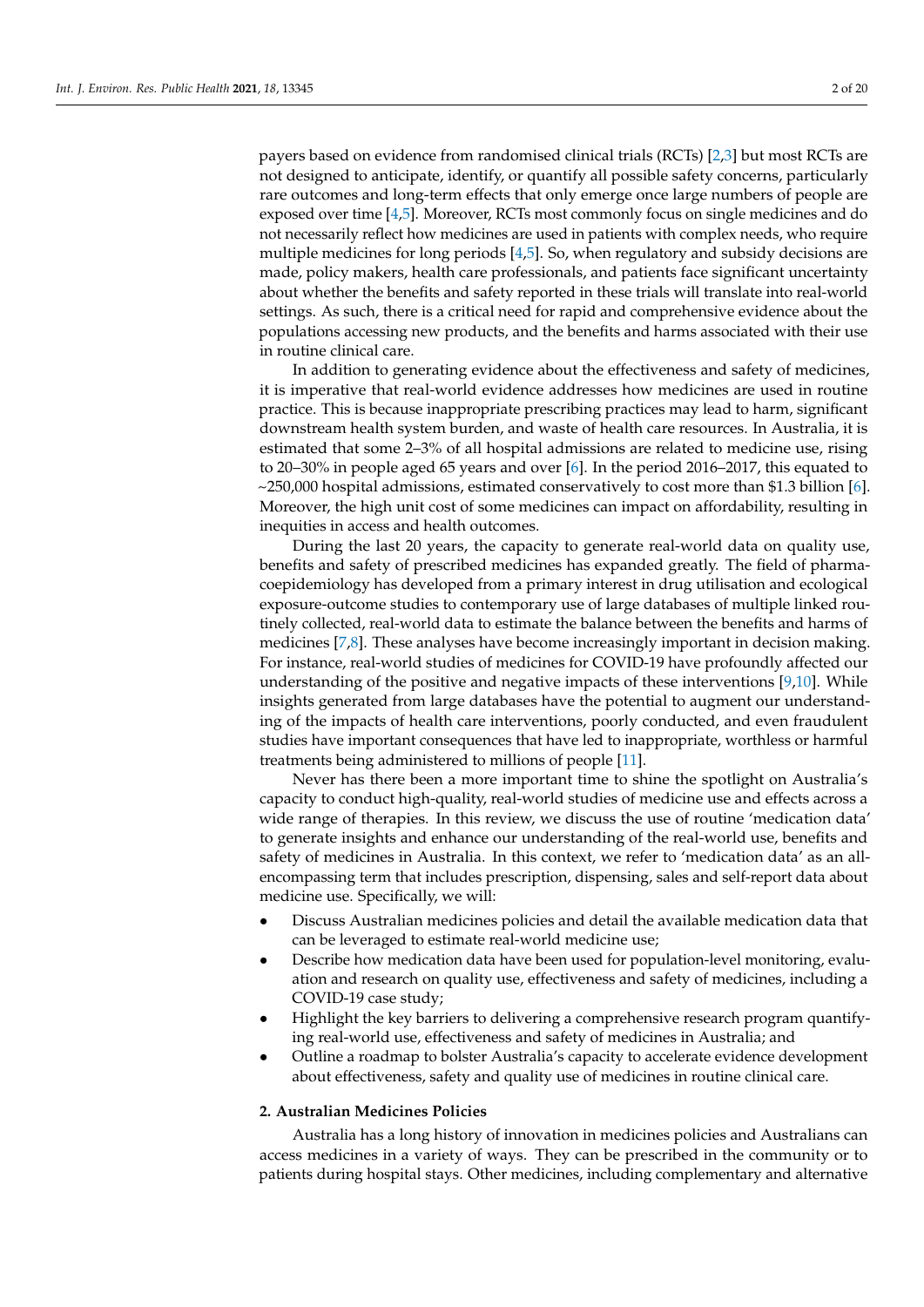medicines, can be purchased over the counter (OTC), without a prescription, in community pharmacies or retail stores such as supermarkets.

#### *2.1. National Formulary (The Pharmaceutical Benefits Scheme)*

The Pharmaceutical Benefits Scheme (PBS), established in 1948, is a key pillar of Australia's universal health care system, providing all Australian citizens and permanent residents with subsidised access to prescribed medicines [\[12\]](#page-17-3). The Repatriation Pharmaceutical Benefits Scheme (RPBS), established in 1919 provides subsidised access to pharmaceuticals to veterans and their dependents. All PBS medicines are available on the RPBS, but eligible veterans' and their dependents have access to additional medicines via the RPBS.

The Pharmaceutical Benefits Advisory Committee (PBAC), formed in the early 1950s, is an independent expert body appointed by the Australian Government recommending new medicines for PBS-listing based on clinical efficacy, safety and cost-effectiveness ('value for money') relative to other available treatments, a process underpinned by RCT evidence. The PBAC pioneered 'value for money' as a pre-requisite for listing in the early 1990s, a process now adopted by governments and third-party payers worldwide [\[13\]](#page-17-4). Prior to PBSlisting, a medicine must first be assessed for its quality, efficacy and safety and registered for use in Australia by the Therapeutic Goods Administration (TGA), part of the Australian Government Department of Health. The TGA is responsible for the regulation, registration and ongoing monitoring of medicines safety. Historically, the TGA has relied on periodic review of passive voluntary reports of adverse events from the pharmaceutical industry, prescribers and patients to generate 'signals' for investigation. It is widely acknowledged that this system alone does not meet the needs of a contemporary regulatory system [\[2](#page-16-1)[,3\]](#page-16-2) and there is a critical need for large-scale and comprehensive post-marketing studies leveraging quality real-world data.

#### *2.2. Quality Use of Medicines (QUM)*

The late 1990s and early 2000s also saw the development of pivotal initiatives promoting quality use of medicines (QUM) in Australia. The Australian Government launched the National Medicines Policy [\[14\]](#page-17-5) and Australia remains one of the few developed countries detailing a comprehensive approach to produce *better health outcomes for all Australians*, focusing on people's access to, and wise use of, medicines. The National Prescribing Service (now *NPS MedicineWise*, Sydney, Australia), a not-for-profit organisation funded by the Commonwealth Department of Health, was launched in 1998. Considered the main implementation arm of the National Medicines Policy, the organisation disseminates evidence-based information and implements educational programs to improve the way in which medicines are prescribed and used in Australia [\[15\]](#page-17-6). The *Veterans' Medicines Advice and Therapeutics Education Services* (Veterans' MATES, Adelaide, Australia) program commenced in 2004 to improve the use of medicines and health services in the veterans' community through data-driven health interventions directed to both Department of Veterans' Affairs clients and their health care providers [\[16\]](#page-17-7). Most recently, QUM and medicines safety was made the 10th National Health Priority Area by the Council of Australian Governments (COAG) Health Council [\[17\]](#page-17-8), recognising the urgent need for a coordinated national approach in identifying and promoting best-practice models and measuring progress towards reducing medication related harm.

# *2.3. A Growing Need for Real-World Data*

Given Australia's significant investment in prescribed medicines and QUM initiatives it is imperative that real-world medicines use is monitored to ensure appropriate, effective and safe use. This requires access to comprehensive multiple linked datasets and the capability to perform sophisticated analyses using these data. Cooperation and clear, ongoing governance arrangements between government agencies and academic and not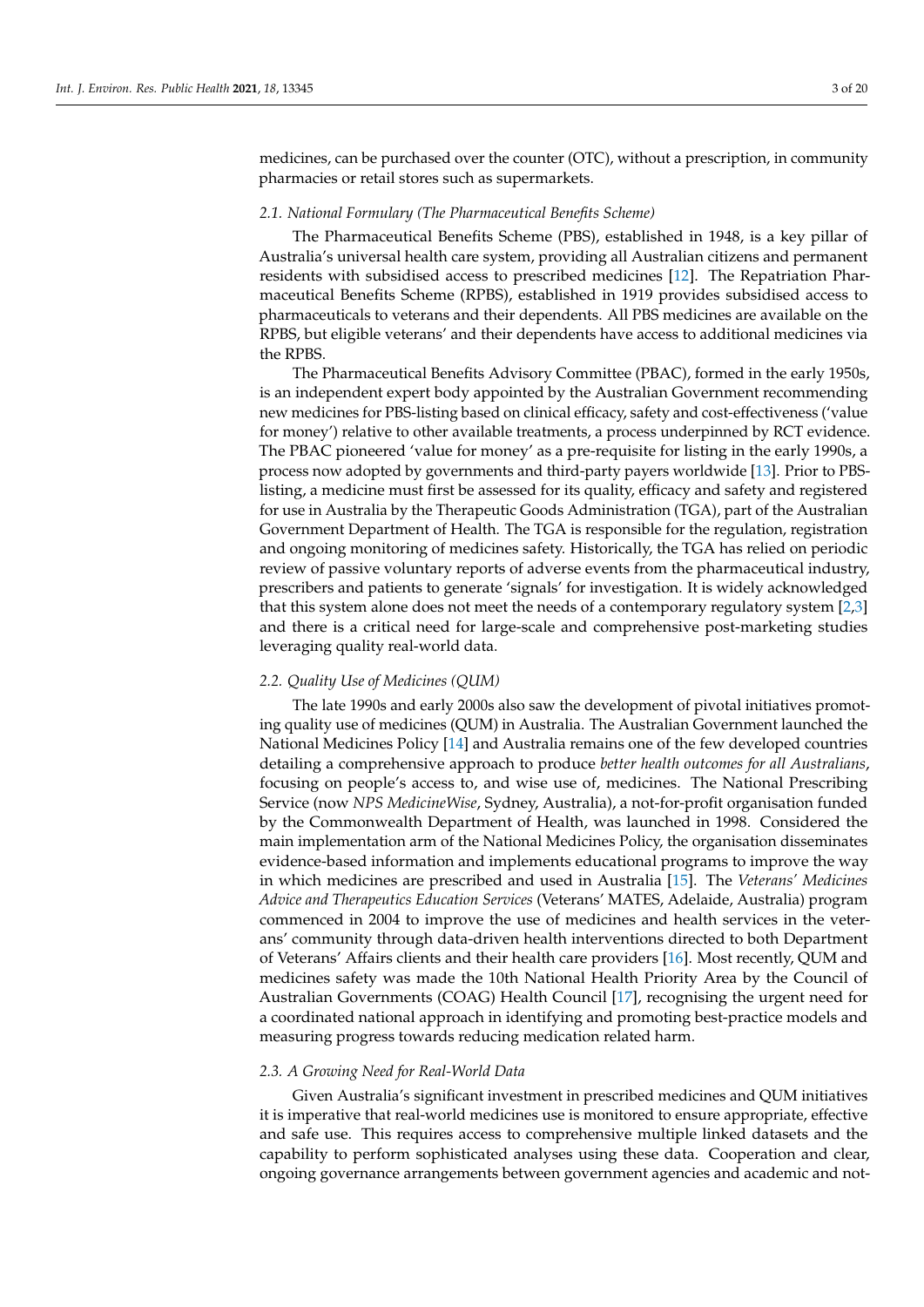for-profit institutions are needed to achieve these ends. In the following sections, we detail the diversity of data sources and capabilities needed in Australia to achieve this goal.

# **3. Quantifying Medicines Use in Australia**

Australia is replete with medication data to estimate individual- and populationlevel medicine use, but the available data remain largely unlinked to information that is needed to gain insights into indications for treatment and health outcomes. Primary data collections (e.g., cross-sectional and longitudinal surveys and disease- or medicinespecific registries) and secondary or routinely collected data (e.g., medicine sales, electronic health records, and dispensing claims) have demonstrated utility in describing medicines use in Australia (Table [1\)](#page-5-0). However, the population coverage and the extent of clinical, dosage, and sociodemographic information varies by data source. This poses challenges for comprehensive quantification of medicine use (including, potential underuse, overuse and misuse) across the entire population and especially in population sub-groups, all of which are critical for QUM assessment. For this reason, we limit our discussion in this paper to potentially linkable data from dispensing and prescription records that provide population-wide metrics.

# *3.1. Data from Dispensing Records*

Records generated when PBS or RPBS prescriptions are dispensed in pharmacies are the mainstay of Australia's routinely collected whole of population medication data. These are electronically generated by systems that have low error rates as they record transactions and attract reimbursements for dispensing pharmacies. PBS records have been shown to accurately reflect prescribed medicine use compared to self-reported use and for medicines prescribed and administered in hospital outpatient settings [\[18](#page-17-9)[,19\]](#page-17-10). PBS data have proven an invaluable source of information to quantify population-level medicine use and associated outcomes [\[7](#page-16-6)[,20\]](#page-17-11). Notwithstanding the strengths and insights that can be generated from data of this kind, they were not established for research purposes and the gaps in, and limitations of, these data to support QUM research must be acknowledged and addressed. For instance, data on indication and directions for use such as the prescribed daily dose are not available in PBS or RPBS records. In some instances, this can be inferred for medicines used for a single indication, with specific patterns of use, or by linking to other data sources. However, researchers are often required to rely on crude approaches to derive estimates for daily doses, adherence, persistence, and concurrent use when analysing these data.

#### *3.2. Data from Health Records*

The growth in access to electronic health records (EHRs) has also contributed significantly to the discipline of pharmacoepidemiology [\[21\]](#page-17-12). The value of these collections lies in the richness of the longitudinal data they contain across sociodemographic, behavioural (e.g., smoking status, alcohol consumption) and clinical (e.g., diagnostic, laboratory, prescribing and imaging) domains. These systems have high quality records on all prescriptions written (including indications and directions for use), irrespective of whether they are publicly subsidised or paid in full by patients [\[22\]](#page-17-13). However, the quality and comprehensiveness of sociodemographic, diagnostic and other clinical information are variable. Australia does not have a population-wide EHR. The Australian Institute of Health and Welfare (AIHW) was funded in 2018 to develop an enduring National Primary Care Data Asset; however, consultation about the establishment of this asset is ongoing [\[23\]](#page-17-14). The Australian Digital Health Agency also rolled out the national My Health Record system in 2018. This is a personally controlled digital health information summary that can be accessed by individuals and health care providers and connects clinical and administrative information on medical encounters, hospitalisations, imaging services, prescriptions, and pathology results. While the system undoubtedly has value, particularly the retrieval of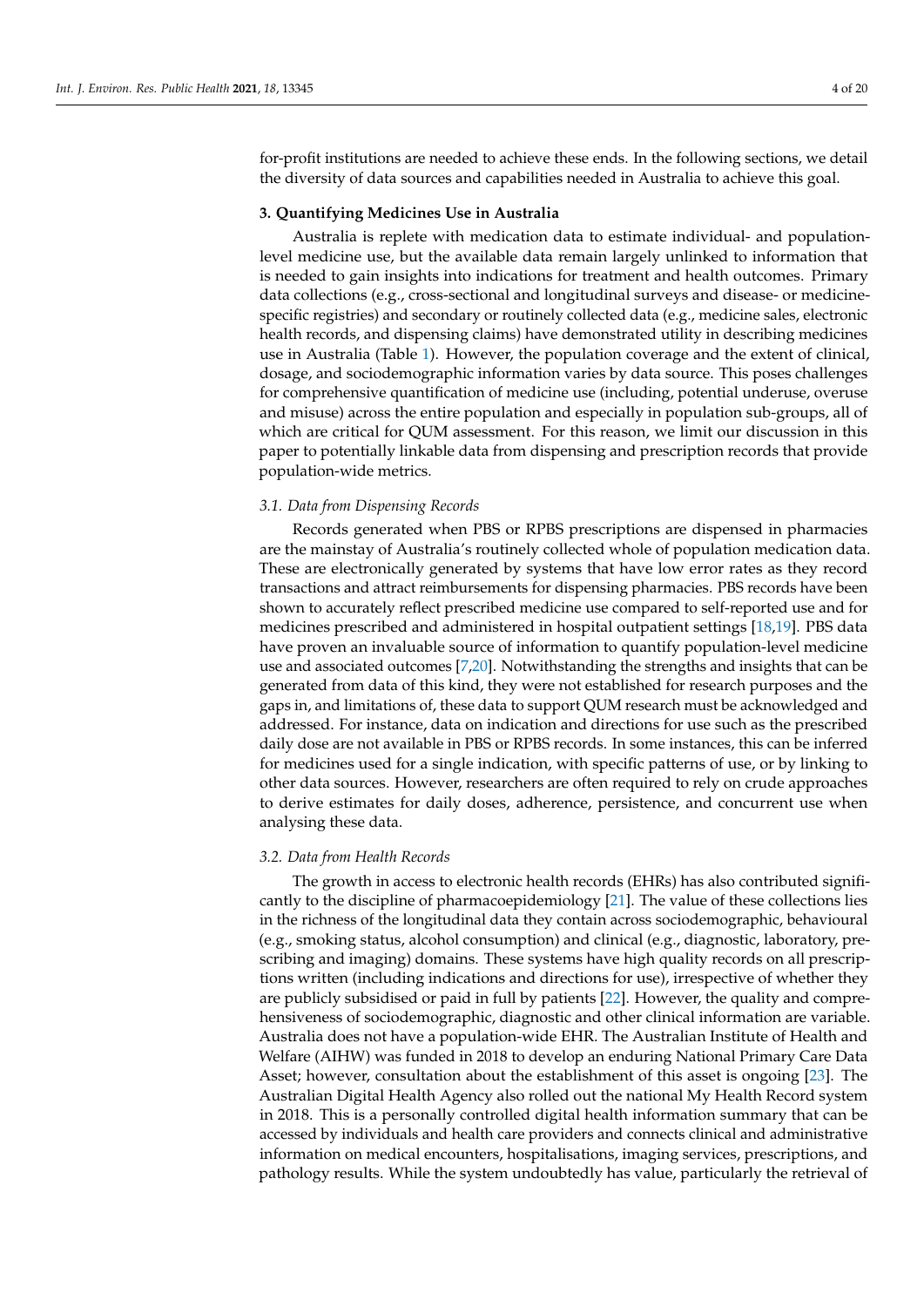medical data from a central repository during an emergency, a framework for secondary use of those data (e.g., for research) has not been implemented [\[24,](#page-17-15)[25\]](#page-17-16).

There is no shortage of data available in Australia to quantify and track medicines use. However, there is no comprehensive data source capturing the full spectrum of medicines purchased and consumed by Australians. Moreover, quantifying and capturing changes in medicine use as people transition to different health care settings (for example, from hospital into community or residential aged care) are challenging, due to the siloed nature of the available data collections.

<span id="page-5-0"></span>

| Data Source                          | Individual-Level      | <b>Medicines Captured</b>                                                                          | <b>Other Data</b>                                                                                                                                   | Examples                                                                                                                                                                                                                                                                                                                        |
|--------------------------------------|-----------------------|----------------------------------------------------------------------------------------------------|-----------------------------------------------------------------------------------------------------------------------------------------------------|---------------------------------------------------------------------------------------------------------------------------------------------------------------------------------------------------------------------------------------------------------------------------------------------------------------------------------|
| Self-report                          | Yes                   | Survey specific:<br>prescribed, OTC,<br>complementary, and<br>alternative                          | Indication for use;<br>medical history,<br>smoking status, BMI,<br>location of residence                                                            | Study specific, e.g., National Health<br>Survey, Australian Longitudinal Study<br>on Women's Health (ALSWH), 45 and<br>Up Cohort Study, Bettering the<br>Evaluation of Healthcare (BEACH)                                                                                                                                       |
| Registries                           | Yes                   | Registry for specific<br>medicines or clinical<br>conditions                                       | Indication for use;<br>medical history,<br>pathology, imaging,<br>smoking status, BMI,<br>location of residence                                     | Disease specific, e.g., Australian<br>National Diabetes Audit Longitudinal<br>Register (ANDA-L), Myeloma and<br>Related Diseases Registry (MRDR),<br>Australian Rheumatology Association<br>Database (ARAD), Australian Register<br>of Clinical Registries                                                                      |
| <b>Sales</b>                         | No, aggregate<br>only | Volume of medicine<br>sold to pharmacies,<br>hospitals, supermarkets                               | Location of sales                                                                                                                                   | Community pharmacy prescriptions,<br>OTC, complementary and alternative<br>medicine sales data, manufacturer sales,<br>hospital sales                                                                                                                                                                                           |
| PBS and<br><b>RPBS</b><br>dispensing | Yes                   | R/PBS-listed medicines                                                                             | Indication for some<br>authority-required<br>medicines, age, sex,<br>beneficiary status,<br>locations of prescriber,<br>pharmacy and<br>beneficiary | PBS and RPBS dispensed medicines<br>from hospital and<br>community pharmacies                                                                                                                                                                                                                                                   |
| Electronic<br>health<br>records      | Yes                   | Medicines<br>administered to<br>hospital in-patients or<br>medicines prescribed in<br>primary care | Indication for use,<br>medical history,<br>pathology, imaging,<br>smoking status, BMI                                                               | Hospital: Electronic hospital medication<br>management systems,<br>Hospital discharge summaries<br>Community: General practice clinical<br>software, e.g., Medicine Insight,<br>Melbourne East Monash General<br>Practice Database (MAGNET), GP<br>Population Level Analysis and<br>Reporting (POLAR)<br>Both: My Health Record |
| Drug<br>surveillance                 | Yes                   | Controlled substances                                                                              | Indication available<br>sometimes                                                                                                                   | Monitoring of Drugs of Dependence<br>System (MODDS), NSW Controlled<br>Drugs Data Collection (CoDDaC),<br>Real-Time Prescription<br>Monitoring (RTPM)                                                                                                                                                                           |

**Table 1.** Data sources estimating individual and population-level medicine use in Australia.

BMI, body mass index; OTC, over the counter; PBS, Pharmaceutical Benefit Scheme; RPBS, Repatriation Pharmaceutical Benefits Scheme.

*3.3. Difficulties Accessing Linked Person-Level Data in Australia*

Maximising the value of Australia's health data for comprehensive understanding of QUM and real-world effectiveness and safety of medicines has also had many challenges. At the heart of this issue is timely data access. Complexities arising from cross-jurisdictional data linkage across the Commonwealth, States and Territories and concerns about personal privacy are at the heart of the problem and have impacted significantly on the accessibility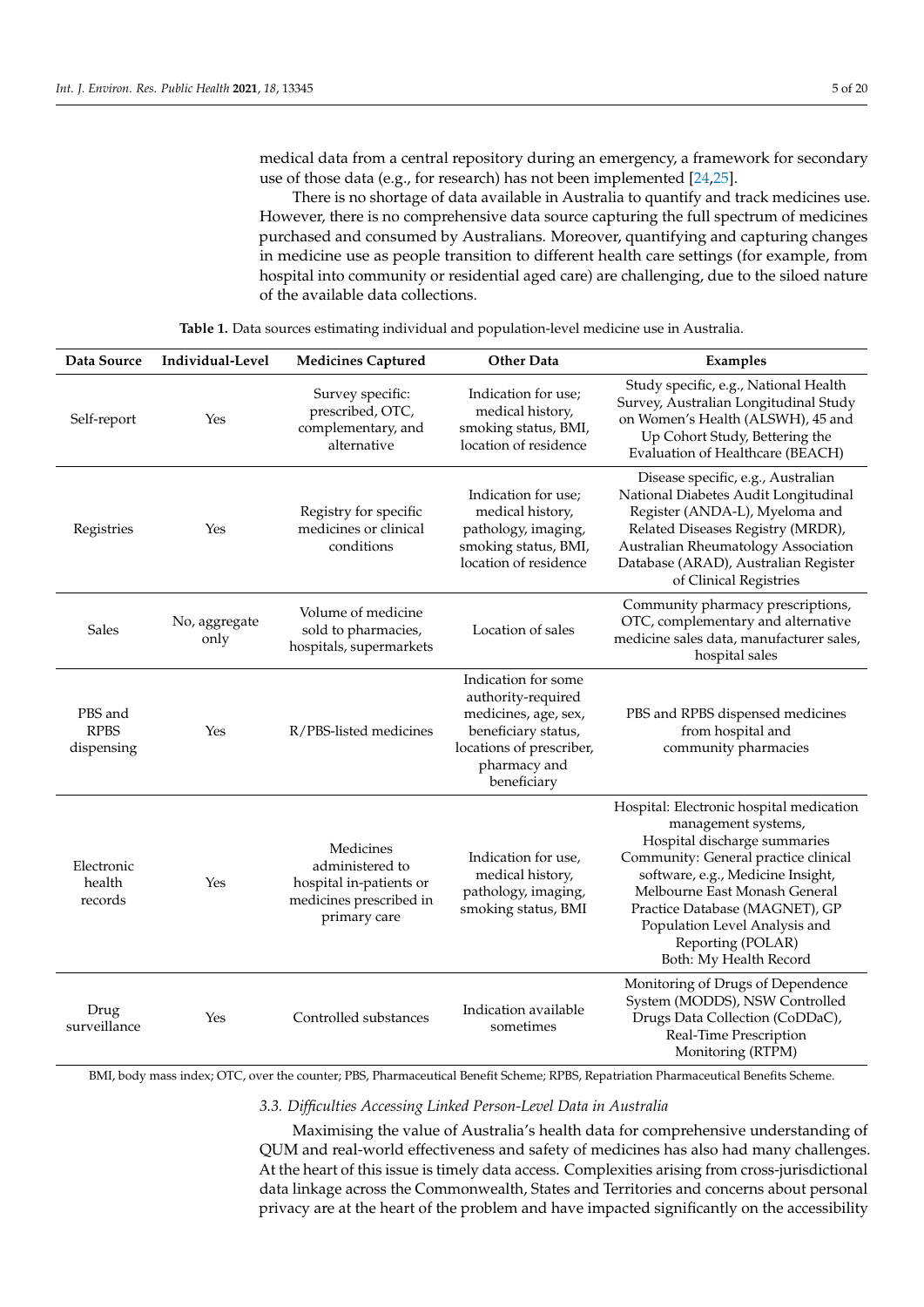and timeliness of these data to generate pharmacoepidemiological research to inform medicines policy development in Australia. The federated health system, where the Commonwealth or States and Territories are responsible for specific aspects of care, means some health data collections are under the custodianship of different agencies across different jurisdictions with different legislation. To undertake comprehensive research on medicine effects, medicines exposure data held by the Commonwealth must be linked with outcomes of interest such as hospitalisation or mortality data that are under State and Territory custodianship. While Australia has invested heavily in its data linkage capability, with data linkage units in all jurisdictions [\[26\]](#page-17-17) and a cross-jurisdictional capability, we have recently highlighted the complex multi-jurisdictional governance processes that limit comprehensive access to linked health data in Australia [\[27\]](#page-17-18).

#### **4. Applications of Medication Data in Australia**

#### *4.1. Tracking Prescription Medicines Expenditure and Use*

The most comprehensive figures on medicine expenditures in Australia, generated by the AIHW, show an annual spend of over \$22 billion on prescribed and OTC medicines in the period 2017–2018 for a population of 25 million individuals (this figure includes spending by government, the non-government sector and individuals) [\[28\]](#page-17-19). PBS medicines accounted for \$11.9 billion of total expenditure; medicines prescribed to public hospital in-patients, private prescriptions and OTC purchases accounted for the remainder. Approximately half of the \$3.7 billion spent on medicines purchased OTC was for complementary and alternative medicines. These high-level aggregate figures, however, do not provide insights about individual-level medicine use or QUM. Our recent analysis using individual-level PBS claims in 2018 estimated more than 35% Australians are taking at least one prescribed medicine daily and almost 10% are taking five or more daily [\[29\]](#page-17-20). These estimates under-ascertain overall medicine use in our population as they do not include private prescriptions, in-hospital, OTC and complementary and alternative medicines; however, they do generate insights from Australia's largest publicly funded scheme. These analyses and the analytic code underpinning these estimates could be applied to the most contemporary PBS data to generate publicly available up-to-date snapshots of Australian medicine for the information of governments, researchers and the general public.

# *4.2. Population-Level Monitoring and Evaluation*

Many Australian government agencies use medication data routinely to monitor population-level medicine use and outcomes (Table [2\)](#page-7-0). The Drug-Utilisation Sub-Committee (DUSC) of the PBAC was established in 1989 to monitor medicines use post-subsidy (particularly in the first 2 years after PBS listing) and to address specific issues related to QUM. For a period of approximately 20 years DUSC published an annual report, *The Australian Statistics on Medicines (ASM)*, estimating total community use of prescribed medicines (i.e., prescribing outside public hospitals) and detailing prescriptions dispensed according to individual PBS items. Underpinning the publication was a database comprising prescriptions submitted to Medicare Australia for payment of a PBS or RPBS subsidy and estimates of non-subsidised prescriptions; the latter being PBS prescriptions that are under the PBS general beneficiary co-payment and private prescriptions. Estimates of the non-subsidised market were derived from a regular survey of community pharmacies conducted by the Pharmacy Guild of Australia. However, this survey ceased during 2012, coinciding with the collection of unit-record data on under co-payment PBS prescriptions. The last ASM was published in 2016. Since 2003, the Australian Department of Health has generated reports on the number of PBS prescriptions dispensed annually and the total cost to government. However, this is not at the same level of granularity as the ASM, with only the most frequently dispensed PBS medicines and medication classes monitored over consecutive years [\[30\]](#page-17-21).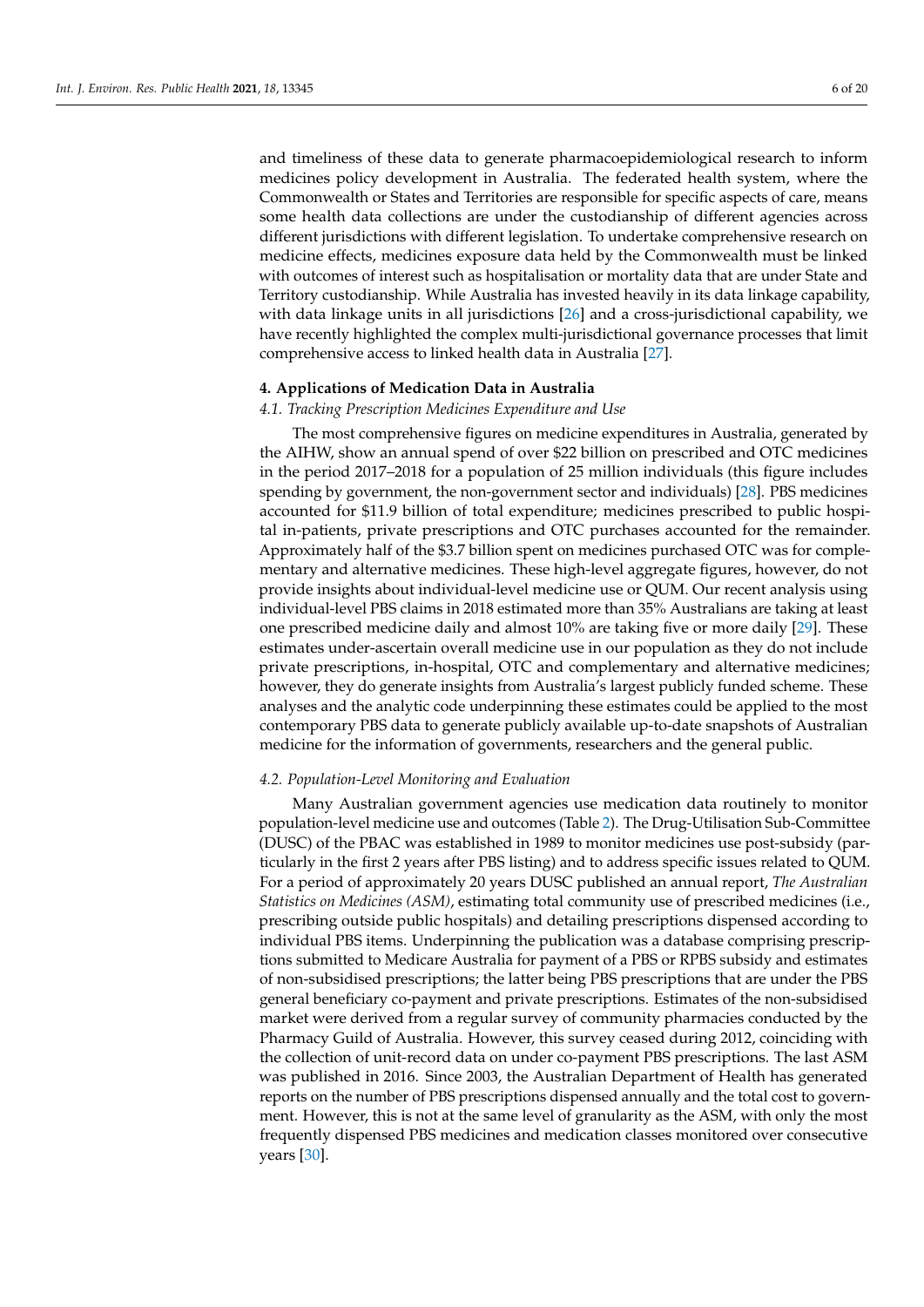| <b>Activity and Examples (in Italics)</b>                                                                                                                                                                  | Purpose                                                                        | <b>Medication Data Used</b>                                                                                                                                  |
|------------------------------------------------------------------------------------------------------------------------------------------------------------------------------------------------------------|--------------------------------------------------------------------------------|--------------------------------------------------------------------------------------------------------------------------------------------------------------|
| Medicines use (volume, cost)<br>Drug-Utilisation Sub-Committee<br>(DUSC) of the PBAC; PBS expenditure<br>and prescriptions reports; AIHW                                                                   | Tracks changes in<br>volume of medicines<br>dispensed and<br>total expenditure | PBS and RPBS claims, surveys                                                                                                                                 |
| QUM interventions and evaluation<br>NPS Medicine Wise; Veterans' MATES                                                                                                                                     | Improvements in quality<br>of prescribing, improved<br>health outcomes         | PBS and RPBS claims,<br>MedicineInsight data                                                                                                                 |
| Variations in medicine use<br>Atlas of Healthcare Variation                                                                                                                                                | Examine unwarranted<br>variations in use by<br>geographic location             | PBS and RPBS claims                                                                                                                                          |
| Appropriateness of medicine use<br>Antimicrobial Use and Resistance in<br>Australia (AURA)<br>Surveillance System;<br>Real-Time Prescription Monitoring<br>(RTPM); Prescription<br><b>Shopping Program</b> | Reduce inappropriate<br>prescribing, use and<br>associated harms               | PBS and RPBS claims,<br>National Antimicrobial<br>Prescribing Survey, National<br>Antimicrobial Utilisation<br>Surveillance Program,<br>MedicineInsight data |

<span id="page-7-0"></span>**Table 2.** Government monitoring and evaluation activities.

PBAC, Pharmaceutical Benefits Scheme Advisory Committee; PBS, Pharmaceutical Benefits Scheme; RPBS, Repatriation Pharmaceutical Benefits Scheme; QUM, Quality Use of Medicines.

The DVA (through their Veterans' MATES program) and NPS MedicineWise use medication data to target feedback to prescribers to improve QUM. Both programs have demonstrated that these interventions have led to improved medicines use and health outcomes [\[16,](#page-17-7)[31\]](#page-17-22). The AIHW also uses a wide range of health data, including PBS, to generate authoritative information and statistics on health and welfare topics. It publishes contemporary snapshots of medicine use, like those cited in the previous section of this review.

The Australian Commission on Safety and Quality in Health Care (ACSQHC) uses PBS and RPBS data to generate the Australian Atlas of Healthcare Variation, monitoring and making recommendations to curtail unwarranted variations in medicine use [\[32–](#page-17-23)[34\]](#page-17-24). The ACSQHC also hosts the Antimicrobial Use and Resistance in Australia (AURA) Surveillance System, using medication data from various sources to monitor the rate and appropriateness of antimicrobial use in Australia.

The Australian Government National Real-Time Prescription Monitoring (RTPM) system is administered by health departments in each State and Territory. It provides prescribers and pharmacists with up-to-date histories of patients' supply and prescription of controlled substances, including pain medicines such as oxycodone, morphine and fentanyl and other high-risk medicines (determined within each Australian State or Territory), including all benzodiazepines such as diazepam [\[35\]](#page-17-25). In addition, the national Prescription Shopping Program provides doctors with data about patients who are at risk of harm because they have multiple medicines prescribed by different doctors.

### *4.3. Limitations of Current Use of Medication Data in Monitoring and Evaluation*

While there is an abundance of activity leveraging medication data across government to monitor the success of Australia's policies, it is striking that they have focused almost solely on estimating and reporting medicine use based on volume and cost. Consequently, assessment or routine reporting about whether this significant investment delivers better health outcomes for our population, as stipulated in our National Medicines Policy, is lacking [\[14\]](#page-17-5). Key exceptions are the programs delivered by Veterans' MATES and NPS MedicineWise. In the following sections, we explore the challenges in delivering comprehensive evaluation of the impact of medicine.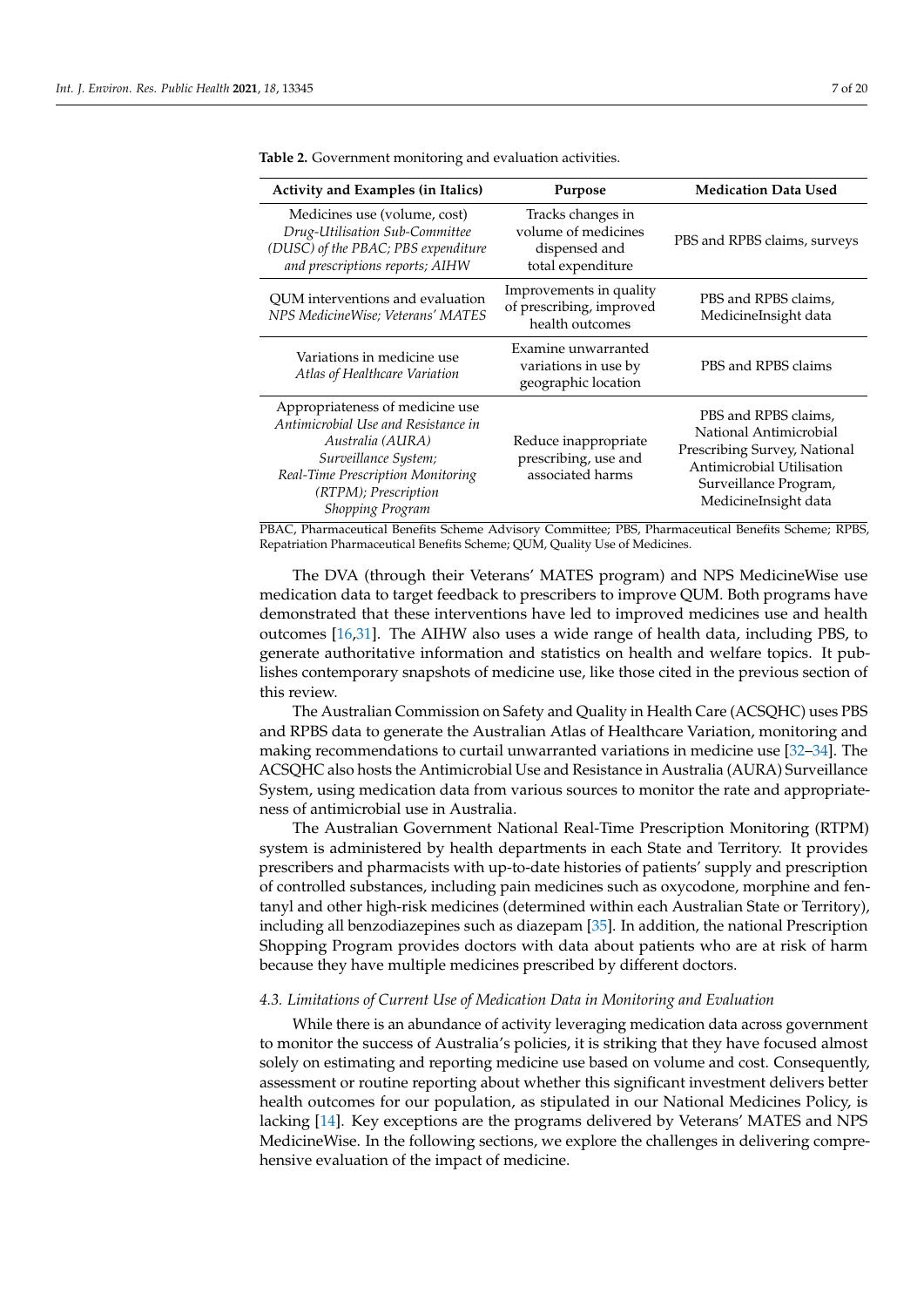# **5. Medication Data for Research**

Internationally, the scientific discipline of pharmacoepidemiology has burgeoned over the last 20 years, driven by a growing interest in the generation of evidence of real-world effects of medicines and assisted by improved access to individual-level linked health data and methods supporting robust causal inferences from those data [\[5](#page-16-4)[,36–](#page-17-26)[39\]](#page-18-0). Initially, studies focused on serious adverse effects of specific medicine classes, for instance antiinflammatory agents and antimicrobials. However, continuing improvements in analytic techniques to reduce selection biases and confounding have enabled studies that estimate treatment benefits equivalent to those seen in large RCTs [\[40,](#page-18-1)[41\]](#page-18-2).

#### *Characteristics of Australian Pharmacoepidemiological Research Studies*

Our systematic reviews [\[7,](#page-16-6)[20\]](#page-17-11) cataloguing peer-reviewed publications using PBS claims in the period 1987–2018 demonstrate that the vast majority of Australian pharmacoepidemiology research has used aggregate, unliked individual-level PBS, or RPBS data for utilisation studies or to investigate prescriber practice (guideline concordant) or patient behaviour (adherence to treatment) [\[42](#page-18-3)[–48\]](#page-18-4). These studies typically investigated medicines acting on the nervous system (opioids, psychotropics) or for treating cardiovascular disease (statins, antihypertensives, and antithrombotics). Many of these studies have been undertaken in DVA clients or people receiving government benefits exclusively (e.g., PBS concessional beneficiaries). However, studies using the entire PBS-eligible population have increased with the availability of under co-payment data in the PBS collections since 2012. Moreover, the number of studies using individual-level PBS data has accelerated in the last decade due to the availability, to the research community, of a standardised, de-identified data collection of person-level dispensing claims for a 10% sample of PBS eligible people ("PBS 10%") [\[7\]](#page-16-6).

Table [3](#page-9-0) details published research using PBS claims to assess medicine-related outcomes. We included the studies identified in our previous systematic reviews and also updated the literature searches, using the same methods, to identify medicine-use outcome studies published in 2019 and 2020. Our synthesis of the 107 studies published from 1987 to 2020 identified two main methodological approaches to assess health outcomes associated with medicine use (see the Supplementary File S1 for the list of included studies). First, ecological studies using aggregated data, whereby trends in medicines use were correlated with trends in outcome rates within the same population. This meant that they assessed population-level outcomes rather than examining individual effects of medicines. The ecological studies investigated clinical outcomes, such as mortality, overdose and poisoning, and were most often generated from publicly available data. Second, studies based on person-level and linked data, which addressed medicines safety outcomes such as infections, development of other health conditions, birth defects, hospitalisations (e.g., for myocardial infarction, pneumonia, falls, and fractures, and death) [\[49–](#page-18-5)[53\]](#page-18-6). Studies examining effectiveness measured mostly survival or hospitalisations for specific conditions (e.g., heart failure rehospitalisation following post-discharge beta-blocker initiation) [\[54\]](#page-18-7).

Over half of the studies leveraging individual-level data were undertaken in the DVA population. As a single payer for all health services provided to their clients, the necessary individual-level medicine exposure and outcomes data are readily available without the need for the complex and time-consuming linkage of data across jurisdictions. While these studies have generated important insights about medicine-related safety they are mostly limited to older Australians and focused primarily on medicines used commonly in older populations such as those acting on the nervous (43%) and cardiovascular (22%) systems. Population-based studies exploring medicine use and outcomes according to Aboriginal and Torres Strait Islander status or for people with a disability, from culturally and linguistically diverse (CaLD) backgrounds and refugees are notably absent. Importantly, Australian data have been used in six [\[38,](#page-18-8)[55](#page-18-9)[–59\]](#page-19-0) global studies investigating medicinerelated health outcomes, using novel statistical techniques that evaluate the sequence of medicines dispensed to identify medicine-adverse events. Another 26 have focused on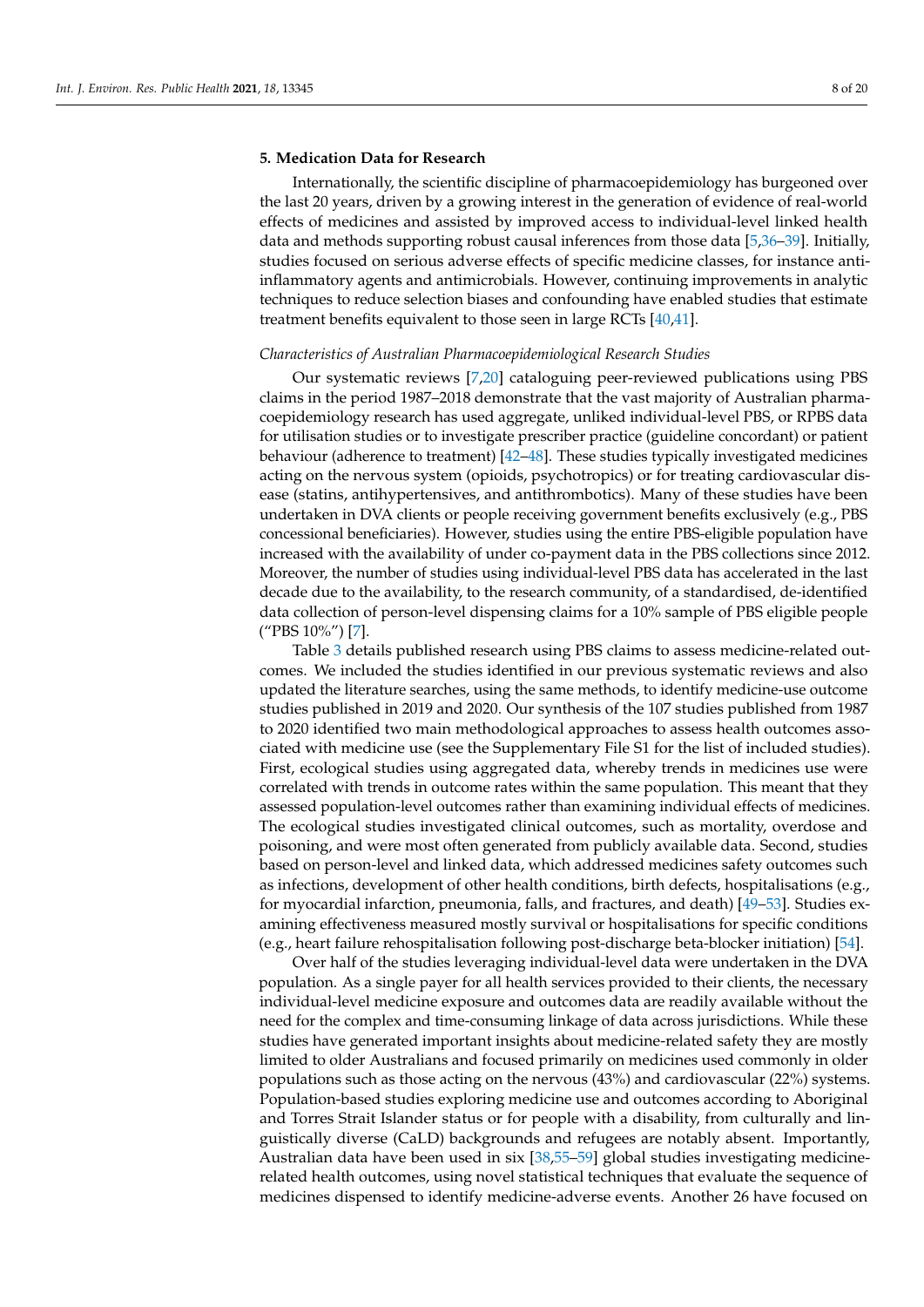utilisation patterns to benchmark medicine use in Australia against other countries, such as medicines for attention-deficit hyperactivity disorder (ADHD) [\[44\]](#page-18-10), antipsychotics [\[60\]](#page-19-1), and antiepileptics [\[61\]](#page-19-2).

<span id="page-9-0"></span>

| Characteristic                                 | <b>Studies Using</b><br>Aggregate Data $(N = 28)$<br>$n\left(\%\right)$ | <b>Studies Using</b><br>Individual-Level Data $(N = 79)$<br>$n\left(\%\right)$ |  |  |  |  |  |
|------------------------------------------------|-------------------------------------------------------------------------|--------------------------------------------------------------------------------|--|--|--|--|--|
| Outcome of interest §                          |                                                                         |                                                                                |  |  |  |  |  |
| Safety (at least one outcome)                  | 26 (92.9)                                                               | 65 (82.3)                                                                      |  |  |  |  |  |
| Mortality                                      | 12 (42.9)                                                               | 8(10.1)                                                                        |  |  |  |  |  |
| Hospitalisations                               | 5(17.9)                                                                 | 37 (46.8)                                                                      |  |  |  |  |  |
| Overdose or poisoning                          | 11(39.3)                                                                | 0(0.0)                                                                         |  |  |  |  |  |
| Maternal or birth complications                | 0(0.0)                                                                  | 8(10.1)                                                                        |  |  |  |  |  |
| Other health events                            | 9(32.1)                                                                 | 21(26.6)                                                                       |  |  |  |  |  |
| Effectiveness (at least one outcome)           | 2(7.1)                                                                  | 14 (17.7)                                                                      |  |  |  |  |  |
| Survival                                       | 0(0.0)                                                                  | 9(11.4)                                                                        |  |  |  |  |  |
| Hospitalisations                               | 0(0.0)                                                                  | 4(5.1)                                                                         |  |  |  |  |  |
| Health events                                  | 2(7.1)                                                                  | 2(2.5)                                                                         |  |  |  |  |  |
| Data sources                                   |                                                                         |                                                                                |  |  |  |  |  |
| Dispensing claims only                         | 0(0.0)                                                                  | 12(15.2)                                                                       |  |  |  |  |  |
| Dispensing claims and other health data        | 28 (100.0)                                                              | 0(0.0)                                                                         |  |  |  |  |  |
| Dispensing claims and other linked health data | 0(0.0)                                                                  | 67 (84.8)                                                                      |  |  |  |  |  |
|                                                | Medicines focus according to ATC level <sup>§</sup>                     |                                                                                |  |  |  |  |  |
| Alimentary tract and metabolism                | 1(3.6)                                                                  | 16(20.3)                                                                       |  |  |  |  |  |
| Blood and blood forming organs                 | 1(3.6)                                                                  | 4(5.1)                                                                         |  |  |  |  |  |
| Cardiovascular system                          | 3(10.7)                                                                 | 17(21.5)                                                                       |  |  |  |  |  |
| Genito-urinary system and sex hormones         | 3(10.7)                                                                 | 7(8.9)                                                                         |  |  |  |  |  |
| Systemic hormonal preparations                 | 0(0.0)                                                                  | 3(3.8)                                                                         |  |  |  |  |  |
| Anti-infectives for systemic use               | 0(0.0)                                                                  | 2(2.5)                                                                         |  |  |  |  |  |
| Antineoplastic and immunomodulating agents     | 2(7.1)                                                                  | 9(11.4)                                                                        |  |  |  |  |  |
| Antineoplastic                                 | 0(0.0)                                                                  | 8(10.1)                                                                        |  |  |  |  |  |
| Immunomodulating agents                        | 2(7.1)                                                                  | 1(1.3)                                                                         |  |  |  |  |  |
| Musculoskeletal system                         | 3(10.7)                                                                 | 11(13.9)                                                                       |  |  |  |  |  |
| Nervous system                                 | 14 (50.0)                                                               | 34 (43.0)                                                                      |  |  |  |  |  |
| Respiratory system                             | 0(0.0)                                                                  | 7(8.9)                                                                         |  |  |  |  |  |
| Other ATC groups                               | 0(0.0)                                                                  | 8(10.1)                                                                        |  |  |  |  |  |
| All ATC groups                                 | 1(3.6)                                                                  | 13(59.1)                                                                       |  |  |  |  |  |
| Publication Year                               |                                                                         |                                                                                |  |  |  |  |  |
| 1987-2000                                      | 1(3.6)                                                                  | 0(0.0)                                                                         |  |  |  |  |  |
| 2001-2005                                      | 0(0.0)                                                                  | 1(1.3)                                                                         |  |  |  |  |  |
| 2006-2010                                      | 7(25.0)                                                                 | 13(16.5)                                                                       |  |  |  |  |  |
| 2011-2015                                      | 8(28.6)                                                                 | 30 (38.0)                                                                      |  |  |  |  |  |
| 2016-2020                                      | 12 (42.9)                                                               | 36 (45.6)                                                                      |  |  |  |  |  |
| Study Population: Age profile                  |                                                                         |                                                                                |  |  |  |  |  |
| No age restrictions                            | 24 (85.7)                                                               | 18 (22.8)                                                                      |  |  |  |  |  |
| Older adults ( $\geq$ 65 years)                | 0(0.0)                                                                  | 46 (58.2)                                                                      |  |  |  |  |  |
| Adults ( $\geq$ 18 years)                      | 3(10.7)                                                                 | 4(5.1)                                                                         |  |  |  |  |  |
| Women of child-bearing age                     | 0(0.0)                                                                  | 10(12.7)                                                                       |  |  |  |  |  |
| Children <sup>*</sup>                          | 1(3.6)                                                                  | 1(1.3)                                                                         |  |  |  |  |  |
| Study population: Beneficiary status           |                                                                         |                                                                                |  |  |  |  |  |
| All PBS beneficiaries                          | 24 (85.7)                                                               | 25(31.6)                                                                       |  |  |  |  |  |
| Concessional PBS beneficiaries <sup>+</sup>    | 4(14.3)                                                                 | 9(11.4)                                                                        |  |  |  |  |  |
| Clients of the Department of Veterans' Affairs | 0(0.0)                                                                  | 45 (57.0)                                                                      |  |  |  |  |  |

**Table 3.** Characteristics of Australian studies assessing medicine use and health outcomes (1987–2020).

§ Study could be classified under more than one category. \* Studies also included adolescents or young adults. † People receiving government benefits and eligible to pay lower PBS co-payment thresholds. PBS, Pharmaceutical Benefits Scheme.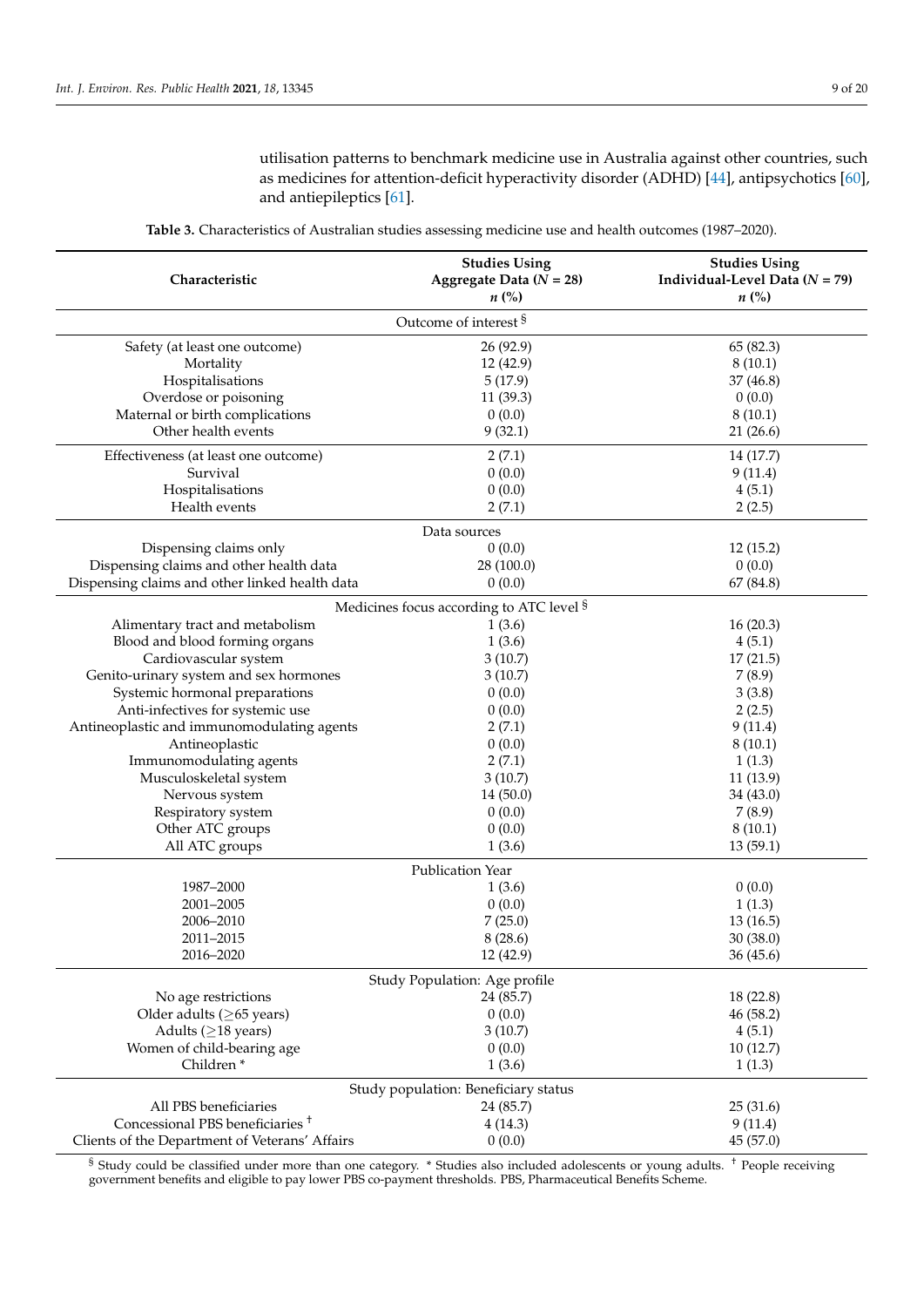By international standards the number of individual-level medicine use and outcomes studies conducted in Australia is small [\[37\]](#page-18-11) and certainly not delivering on its potential given the wealth of data available in this country. Nor does this align with the central tenet of Australia's National Medicines Policy, ensuring we are delivering better health outcomes for our population. We lag far behind other jurisdictions who have joined forces to deliver large-scale global studies of medicine effects to support the evidentiary needs of regulators and payers [\[62–](#page-19-3)[64\]](#page-19-4). The case study in Box [1](#page-10-0) clearly demonstrates how our current infrastructure and data access operating models are ill-equipped to respond rapidly to emerging questions around the real-world impact of repurposed or newly developed treatments to prevent and manage COVID-19.

**Box 1.** Australian medication data in the spotlight: Lessons from the COVID-19 pandemic.

<span id="page-10-0"></span>The escalating SARS-CoV-2 case numbers worldwide have highlighted the urgent need for timely, robust evidence about the impact of repurposed or newly developed treatments to prevent and manage COVID-19. Evidence from RCTs evaluating the efficacy and safety of vaccines and disease-modifying agents is accumulating [\[65,](#page-19-5)[66\]](#page-19-6). However, the speed of emerging viral variants and the related clinical and policy questions about therapies far outpace the capability to conduct new trials and deliver timely answers to these pressing questions. Moreover, each jurisdiction is unique in terms of disease incidence, vaccination availability and uptake, medicine access, prescriber preferences and policy responses. As such, even when trial evidence is published, it is imperative to track the use of these therapies and quantify their effectiveness and harms as they are rolled out across health systems globally. To achieve this, jurisdictions need robust and agile data infrastructure linking individual-level prescription (or dispensing) data to COVID-19 notifications, hospital data, vaccine and death registries plus accurate, meaningful sociodemographic information to inform efficient and equitable public health responses.

Despite the growth in high-quality, real-world evidence addressing emergent clinical questions about vaccines and medicines across the globe [\[67](#page-19-7)[–69\]](#page-19-8), Australia has been silent on these issues. While some Australian population-based studies are emerging around the changes in prescribed medicine use during the pandemic [\[70](#page-19-9)[–75\]](#page-19-10), none address questions of significant public interest regarding the effectiveness and safety of therapies for COVID-19. This issue has become even more pressing with the emergence of the SARS-CoV-2 Delta and Omicron variants. In the UK, for example, researchers and analysts at Public Health England produce regularly updated high-quality studies answering these critical questions at a national level [\[76,](#page-19-11)[77\]](#page-19-12). In Australia, we have all the data elements necessary to conduct these studies, including a newly established national COVID-19 registry [\[78\]](#page-19-13), but the data required to address these questions remain unlinked and out of reach of health agencies and researchers.

Below, we highlight some further pressing questions regarding the risk factors, clinical progress, prevention, amelioration and treatment of infections by the SARS-CoV-2 variants.

- (1) What are the current major determinants of risk of developing severe disease after infection with the Delta variant? How is this changing over time and how do the risk factors compare with the earlier viral strains?
- (2) What proportion of patients suffering from COVID-19, and being managed in the community, are receiving adequate evidencebased treatments?
- (3) How many individuals receiving unproven, in effective or harmful COVID-19 treatments? This includes, but is not limited to, ivermectin, azithromycin, vitamin D, zinc and quinine derivatives.
- (4) What are the socioeconomic factors that determine access to vaccines and how can these population sub-groups most rapidly and effectively be targeted?
- (5) How well are the current vaccines (Pfizer, AstraZeneca, and Moderna) working against the Delta virus strain in Australia (in preventing infection, transmission, hospitalisation, ICU admission and death)?
- (6) What is the comparative safety of the AstraZeneca and mRNA vaccines (Pfizer and Moderna) in terms of acute sensitivity reactions, thrombocytopenia/venous thrombosis, heart attacks, strokes and myocarditis? In Australia, how do these vaccineassociated risks compare with the risks of acquiring COVID-19?
- (7) How should the limited supply of new and expensive monoclonal antibody treatments, now available for treatment of mild to moderate COVID-19 outside hospital, be targeted to those most likely to benefit? Should they be combined with other therapies, e.g., inhaled or oral corticosteroids?
- (8) Will the early use of monoclonal antibodies in Australia reduce pressure on the hospital systems?

As a matter of urgency, we propose the creation of a resilient data infrastructure [\[79\]](#page-19-14) needed to address the questions outlined above. This will enable researchers and governments to respond rapidly to emerging information needs around the evolving pandemic and other major public health challenges.

The pandemic has heightened the aspirations of the international pharmacoepidemiology community to provide much needed evidence in this global public health crisis. However, the publication of poor-quality studies, some of which are based on fraudulent or flawed data, has also exacerbated criticisms that studies of this kind are not reliable or trustworthy [\[10\]](#page-17-1). Robust data infrastructure is a key building block to deliver evidence complementing RCTs, however, this must be accompanied by international best-practice principles of transparent and reproducible reporting.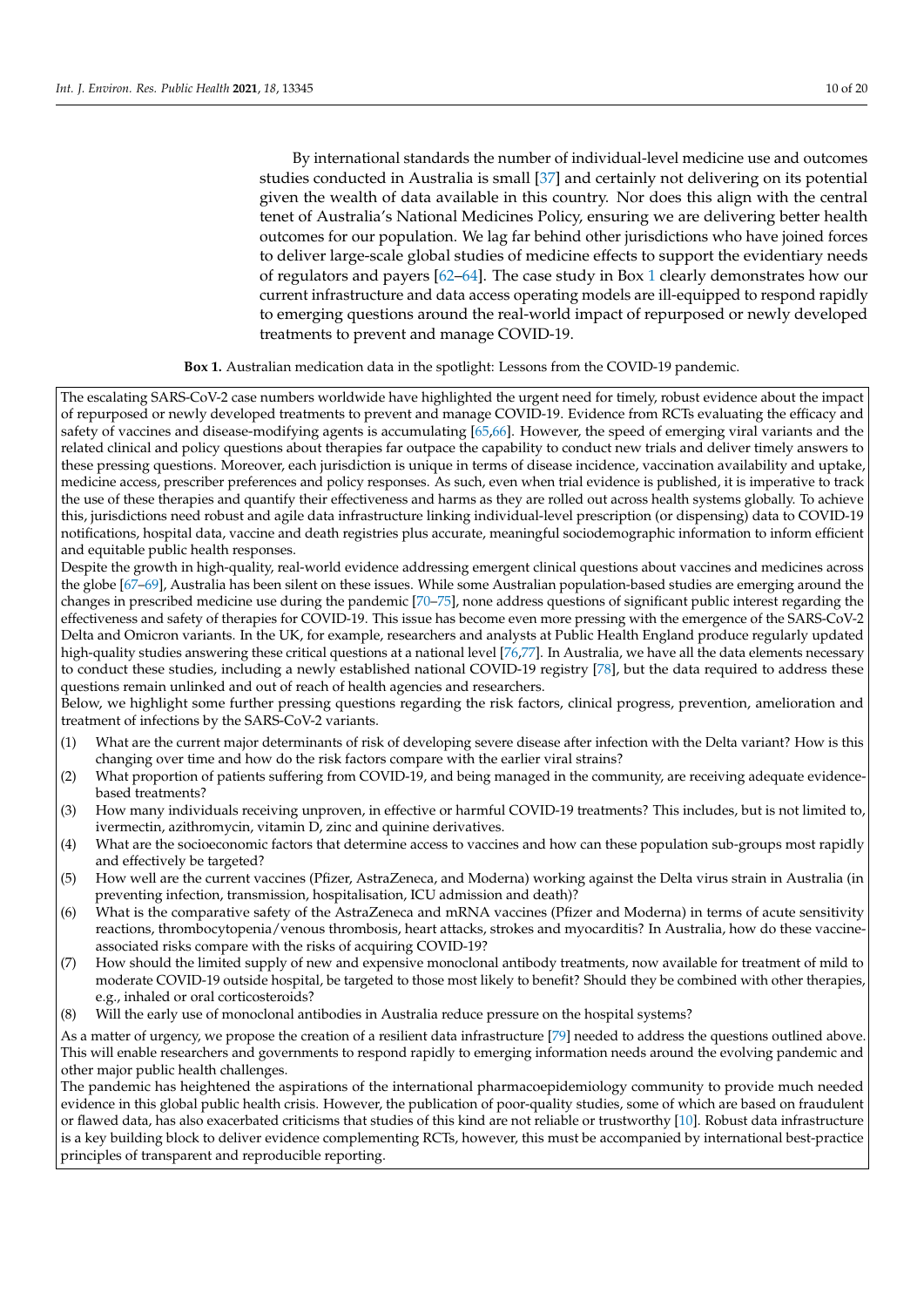# **6. Key Barriers to Delivering a Comprehensive Program on Real-World Use, Effectiveness and Safety of Medicines in Australia**

Our analysis of the peer-reviewed literature examining the outcomes associated with PBS medicine use clearly demonstrates the mismatch between Australia's annual multibillion-dollar investment in prescribed medicines and capability to deliver a comprehensive program evaluating the health benefits and harms derived from this investment. There have been a series of high-profile reviews, including the Productivity Commission Report on Data Availability and Use [\[80\]](#page-19-15) and the Senate Select Committee on Health Sixth Interim Report, Big Health Data: Australia's Big Potential [\[81\]](#page-19-16) documenting the contemporary challenges facing the research, government and business sectors in realising the potential of Australian data and recommending responses to turn this situation around (Box [2\)](#page-11-0).

**Box 2.** Historical challenges to data availability and use in Australia and key recommendations (dot points) from the Productivity Commission and Senate Select Committee on Health.

Privacy and data access concerns and lack of trust in existing data access processes and protections

- Develop risk-based data access framework based on risks associated with different types of data, uses of data and use environments
- Ensure linkage policies and regulations are developed to world's best-practice standard

Legal, institutional and technical barriers

- Simplify existing legislative framework for data access, standardise data sharing agreements, including those pertinent to States and Territories
- Accredit State and Territory, in addition to Commonwealth, data linkage units to link Commonwealth data with State data collections, subject to comprehensive privacy and security protocols
- Use an open data policy for low-risk de-identified data collections

Lengthy, complex and inefficient approval processes and a culture of risk aversion

- Establish new statutory office holder, with responsibility for enabling effective use of data, oversight, guidance and updating operations
- Designate national interest datasets to enable wider use across and between sectors (public, private, not-for-profit and academia) and jurisdictions
- Increase transparency around government data holdings including clear statements regarding dataset approval processes

• By default, deidentified datasets should be released on an enduring basis

Duplicative efforts of ethics committees

In the five years since the publication of these recommendations, the Office of the National Data Commissioner has been established and enabled legislation in the form of the Data Availability and Transparency (DAT) Bill 2020 currently before parliament. The purpose of this Bill is to:

- Implement a scheme authorising and regulating access to Australian Government data (this does not include data collected by State and Territory Governments or My Health Record);
- Authorise public-sector data custodians to share data with accredited users according to specific authorisations, purposes, principles and agreements;
- Establish and specify the functions and powers of the National Data Commissioner as the regulator of the scheme and the National Data Advisory Council as an advisory body to the commissioner; and
- Establish the regulation and enforcement framework for the scheme.

The Bill will be a key enabler to data access and use. However, the timeline as well as ways in which the legislation will be interpreted and implemented remain uncertain. Key to this endeavour is sharing of data across jurisdictional boundaries. While almost every Australian jurisdiction has data sharing pathways in place, they vary in their levels of

<sup>•</sup> Reform ethics processes including registration requirements and mutual recognition of approvals from accredited jurisdictions Costs

<span id="page-11-0"></span><sup>•</sup> Develop enduring linked data assets for use by multiple end-users including government, researchers and other third parties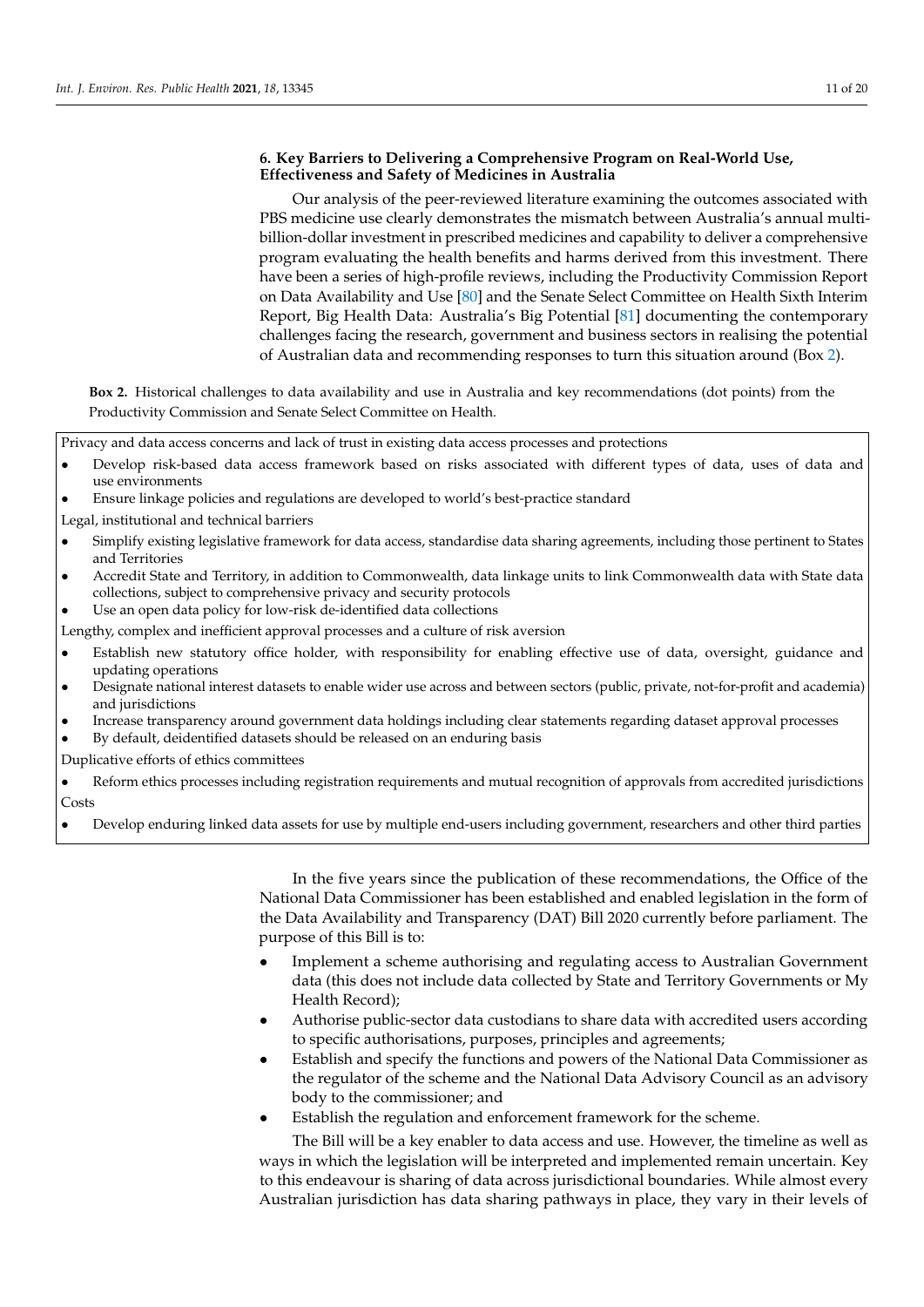maturity. In a forward step in July 2021, an intergovernmental agreement on data sharing between Commonwealth, State and Territory governments was signed committing all governments to share data between jurisdictions as a default position, if it can be done securely, safely, lawfully and ethically [\[82\]](#page-19-17). While this agreement should provide impetus to improve access across jurisdictional boundaries, it makes no reference to data sharing and use for research. This should be remedied.

#### *6.1. Tentative Steps towards Greater Data Access in Australia*

New guidance is emerging based on the Five Safes Framework, an internationally recognised approach assessing strategic, privacy, security, ethical and operational risks associated with data sharing or release [\[83\]](#page-19-18). The DAT Bill 2020 refers to Data Sharing Principles modelled on the Five Safes Framework. However, the Framework is principles based, and subject to interpretation at the coal face. This results in significant heterogeneity and inconsistency between policy agencies. For data linkage projects, this creates lengthy delays and considerable burdens on data custodians and end-users applying for access. It is well documented that data governance demands and inadequate resourcing within government to directly support data access remain as major challenges to research in this area [\[81\]](#page-19-16). Data safe havens that securely house potentially sensitive data are a fundamental pillar of the Framework. The ABS DataLab, the Department of Health's Enterprise Data Warehouse (EDW), the AIHW Secure Remote Access Environment (SRAE), E-Research Institutional Cloud Architecture (ERICA), and the Sax Institute's Secure Unified Research Environment (SURE) are examples of these facilities. However, resilient remote-access facilities with fit-for-purpose infrastructure and administrative policies and procedures are yet to be delivered at scale.

#### *6.2. Inefficiencies in Ethics Approvals for Research Using Linked Data*

The Australian National Health and Medical Research Council (NHMRC) Statement on the Ethical Conduct in Human Research [\[84\]](#page-20-0) has recently been refreshed and provides explicit, implementable guidance on database and data linkage research. However, there is not yet a national approach to single HREC review for data linkage research. While Australian State and Territory health departments have signed a Memorandum of Understanding for mutual acceptance of ethical and scientific review of multi-centre human research projects undertaken in public health organisations, projects involving access to state-wide data collections from every jurisdiction are not included, meaning researchers must navigate duplicative and often inconsistent requirements to gain approval for data linkage studies. Therefore, health data linkage research continues to lag behind other forms of health research including clinical trials of new therapies, resulting in inefficiencies, duplicated effort, inconsistencies and research waste. The challenges with HREC inefficiencies notwithstanding, the major impediment to timely data access, linkage and use are deficient data governance processes.

#### *6.3. Tentative Steps to Create National Linked Data Assets*

There have been encouraging moves to develop multi-source enduring linked data assets (MELDAs) of national significance. One key example, that could deliver important insights relating to real-world quality use of medicines, safety and effectiveness research, is the National Integrated Health Services Information (NIHSI) asset [\[85\]](#page-20-1), developed by and under the custodianship of the AIHW. However, several years on from its establishment, formal policies around third-party access, including to academic researchers, are yet to be established. While this asset has been leveraged within government and NIHISI's precursor (the National Data Linkage Demonstration Project) was accessed by researchers, they were acting as contractors to government. Despite its great promise, the outputs from this resource have been limited to a few publicly available publications and government reports [\[86](#page-20-2)[–88\]](#page-20-3). The end result is a situation where (i) considerable government investment has been made to create data resource that is not maximally used, and (ii) a highly trained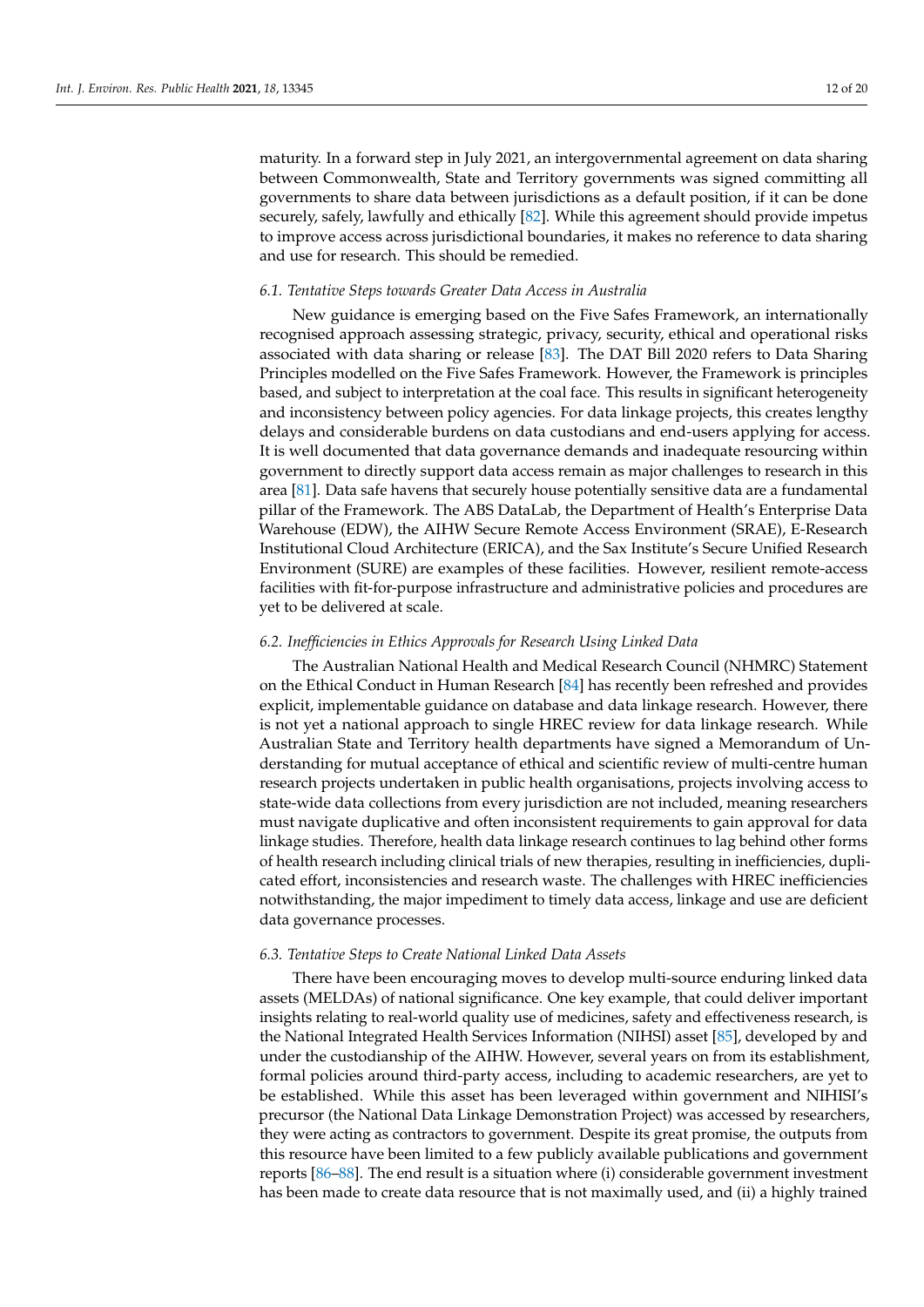and skilled workforce is unable to access these valuable and comprehensive enduring linked data for the public good.

# **7. Recommendations to Bolster Australia's Capacity to Accelerate Evidence Development about Quality Use, Effectiveness and Safety of Medicines in Routine Clinical Care**

Box [3](#page-13-0) outlines our key recommendations to accelerate pharmacoepidemiological research in Australia and leverage the large and growing volumes of routinely collected data to generate evidence for regulators, payers, clinicians, and patients about how medicines are used and how they perform outside the narrow confines of RCTs.

**Box 3.** Recommendations to bolster pharmacoepidemiological research in Australia.

Scale up and streamline data access and use

- Generate publicly available, contemporary snapshots of Australian medicines use
- Increase availability and streamline access to population-wide PBS unit-record data
- Establish dedicated enduring cross-jurisdictional linked data with access for non-government researchers

Enhance medication data collections

- Include private prescriptions in national dispensing data collections
- <span id="page-13-0"></span>• Link population-wide dispensing and other administrative data to electronic health records

Our review has highlighted the need to deliver publicly available, contemporary Australian statistics on medicines in a user-friendly, interactive form. This will create new levels of transparency for all QUM stakeholders and significantly reduce the burden of bespoke data requests to the custodians of medication data. Starting with PBS and RPBS data, we need to move beyond simple volume and cost metrics and report person-centric information such as number of people dispensed a specific medicine over a defined period (this could be to the level of PBS item codes). Other jurisdictions, such as Denmark, have paved the way for medicine statistics [\[89\]](#page-20-4), publicly reporting information on prescribed and OTC medicines dispensed/sold, which can be stratified by year, sex, age groups, geographical area (region) and sector (primary or secondary health care sector).

We also demonstrated, in our catalogue of peer-reviewed research using PBS claims, that the availability of a standardised collection of longitudinal person-level PBS data has contributed to the rapid increase in the number of studies investigating QUM, particularly for those used widely in the community. Available via a contract with Services Australia, the collection dates back to 2005 and is now updated monthly and includes the dispensing history for a 10% sample of PBS-eligible Australians. We strongly advocate for this collection to be scaled up to support robust analyses for all PBS medicines; many of the high-cost medicines available on the PBS are for distinct patient sub-groups (e.g., targeted cancer therapies). The current collection is not fit-for-purpose to examine QUM in these high-cost but relatively small volume therapeutic areas.

To bolster high-quality pharmacoepidemiology research, Australian researchers require access to enduring collections of cross-jurisdictional linked data. We support the establishment of an enduring, regularly updated collection linking, at a minimum, PBS, Medicare Benefits Scheme, hospitalisation, emergency department, cancer, and death records; this collection is essentially the NIHSI with the addition of cancer registry data. While this will not negate the need for purpose-built collections, it will serve a substantive proportion of the pharmacoepidemiological research needs. Over time, such a linkage could be augmented with other medication data and routine data collections. For example, access to individual-level dispensing records for private as well as publicly subsidised prescriptions will support more comprehensive QUM reporting, particularly co-prescribing and multi-medicine use. Moreover, linkage to prescribing data held in primary care electronic health records will provide information about all medicines prescribed (not just those that are publicly subsidised), the indication for prescribing, prescribed daily dose and intended duration of therapy. Coupling dispensing and prescribing data expands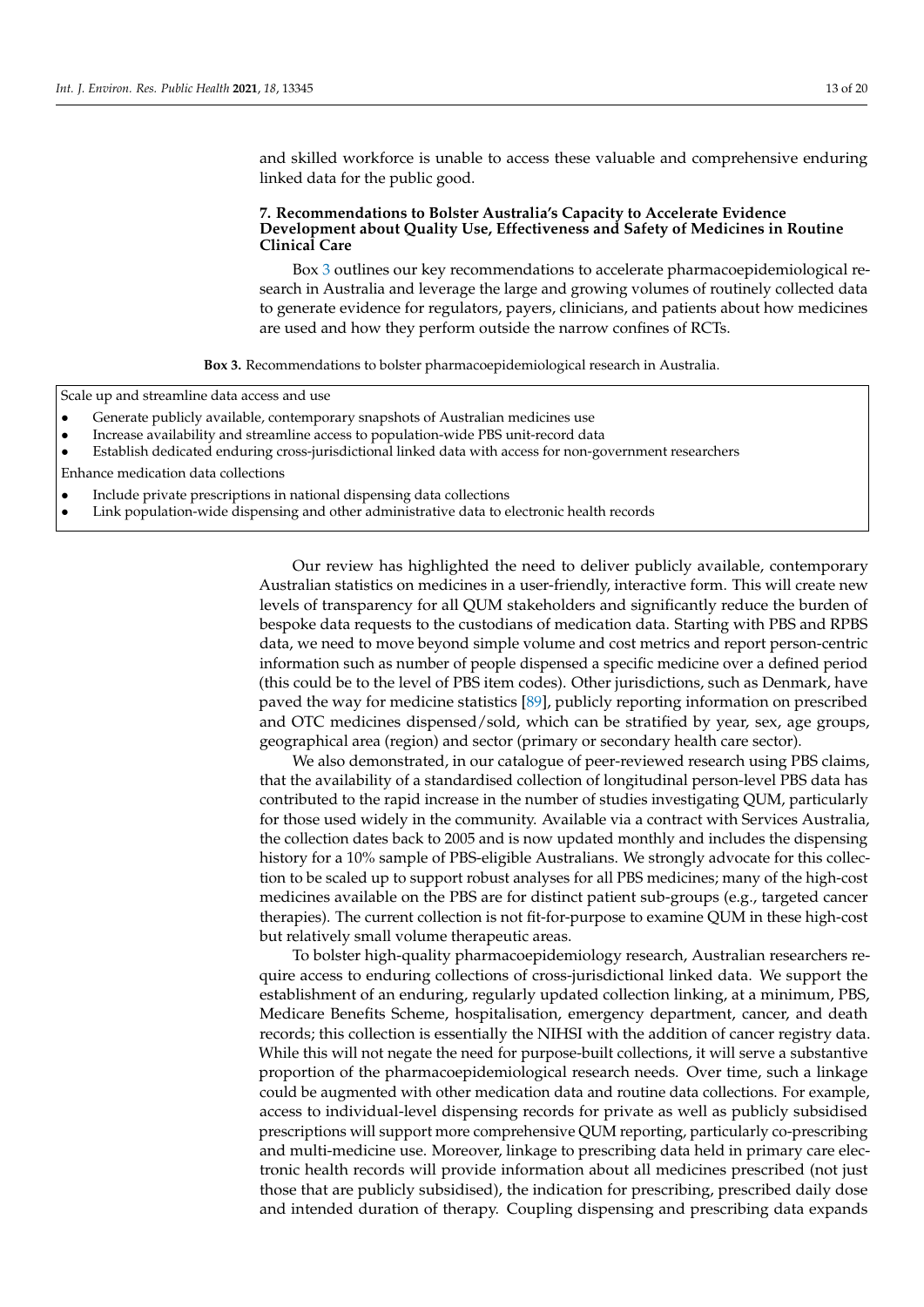opportunities to explore critical issues such as primary non-adherence—when prescriptions are written but never filled [\[90\]](#page-20-5). Data enhancements enabling researchers to more accurately identify important population sub-groups will enable sophisticated analyses of social and economic determinants of health [\[91\]](#page-20-6). All of these enhancements will enable timely and cost-effective responses to new threats to public health and safety; the situation highlighted in our COVID-19 case study needs to be remedied as a matter of urgency.

# **8. Liberating Australia's Linked Health Data Assets**

In this review, we concentrated primarily on enhancements pertaining directly to QUM and pharmacoepidemiological research. We recognise that pharmacoepidemiology sits within a broader discipline of population health research. Box [4](#page-14-0) details a series of recommendations that will bolster Australian population health research more broadly and also benefit the discipline of pharmacoepidemiology. In this context, Australia could learn from mature population health research operating models overseas.

**Box 4.** Recommendations to bolster population health research (including pharmacoepidemiology) in Australia.

- Establish a distinct capability governing and streamlining access to linked data assets for accredited researchers
- Convene single independent scientific and ethical review of projects leveraging key data collections
- Centralise governance review on behalf of original data custodians
- Promote transparency and reproducibility
- Ensure research protocols, analytical code, and data outputs are disseminated freely and openly
- Standardise data and analytic tools
- Use common data models, vocabularies and coding
- Build and maintain public trust
- <span id="page-14-0"></span>• Demonstrate the value of data, including enduring linked assets, to improve health system efficiency and equity and the health and well-being of ALL Australians

# *8.1. International Models for Centralisation and Separation of Data Access for Policy and Research*

Mature population health research capabilities in jurisdictions such as the United Kingdom, the European Union and Canada, have evolved differently, but they have some common elements Australia would be wise to adopt to scale up current capabilities [\[92](#page-20-7)[,93\]](#page-20-8). They all promote the exchange and access to different types of health data for research, have transparent data governance, data sharing agreements for the specific purpose of research and foster continuous improvements around data quality and interoperability. Critically, they have all created distinct entities managing linked data access for approved researchers, essentially separating data provision for routine reporting functions and informing health policy from research. We believe that centralisation of linked health data in Australian government agencies is appropriate, important and should continue for statistical monitoring, and reporting activities. While agencies such as the Australian Bureau of Statistics (ABS) and AIHW have advanced capabilities and capacity to deliver on many of these functions, they are currently not sufficiently equipped or funded to provide the resources and expertise to meet the contemporary research and evaluation needs of a contemporary federated health system. Moreover, these agencies do not have the capacity and resources to manage the substantial number of data requests for the research community. This is likely to become more acute once the enabling legislation is passed and other long-standing roadblocks detailed in Box [2](#page-11-0) have been resolved.

# *8.2. A Roadmap for Australia*

A more contemporary operating model for Australian population health research would establish a distinct capability with the primary purpose of data access and use for accredited researchers. Aligning with other approaches internationally, this could be delivered by an independent entity or entities. The capability would function strictly according to the Five Safes principles, satisfy legislative requirements at both Commonwealth, State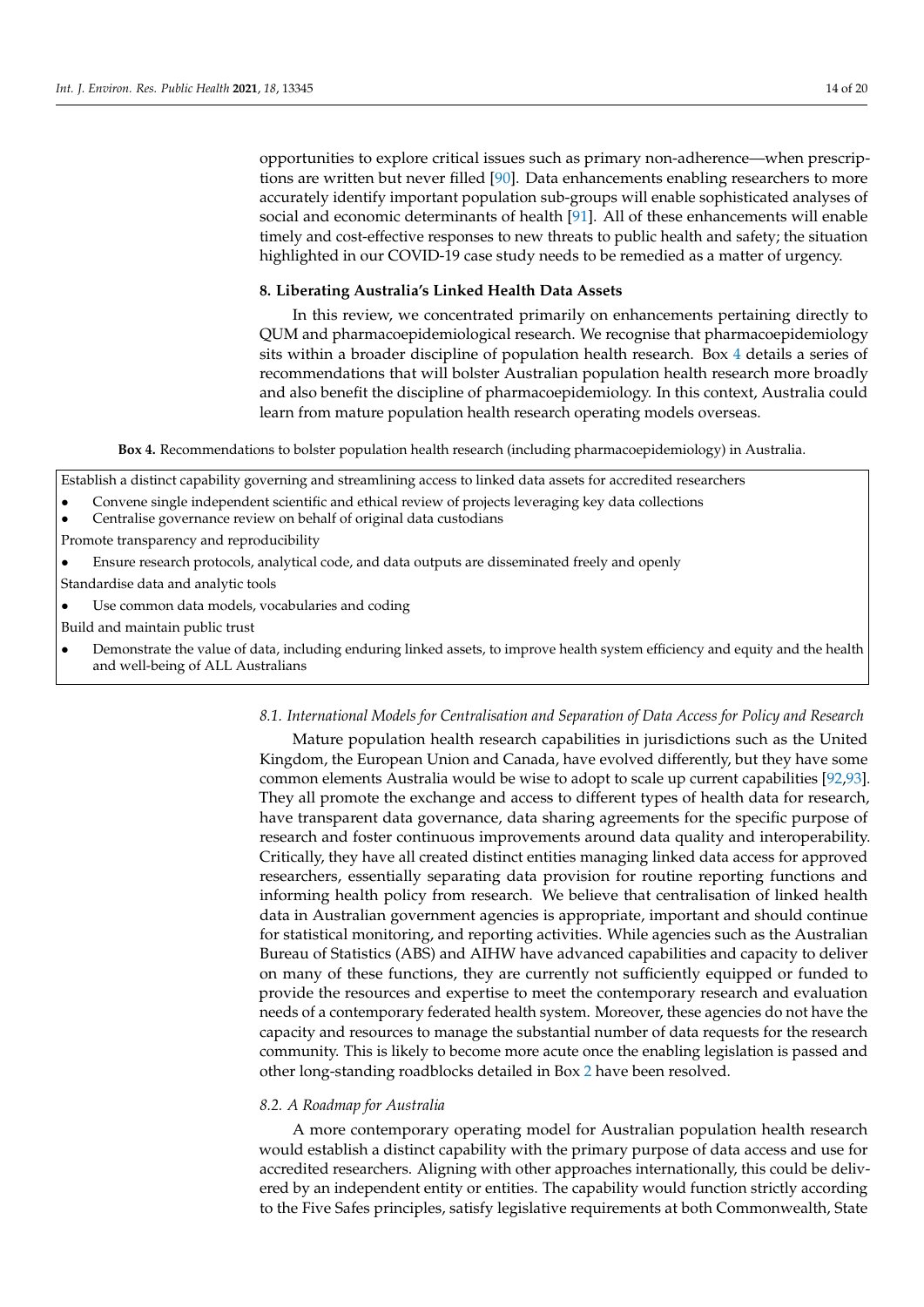and Territory levels and at arm's length to vested interests, political, commercial or other. The capability would require up-front government investment but be implemented with a user-pays pricing model. This proposed operating model aligns with the current Australian data reforms and will enhance research and innovation in population health and reduce the significant amounts of research dollars currently invested in the highly convoluted and slow data linkage landscape.

Under this operating model, existing Accredited Data Authorities would continue their work integrating data across jurisdictional boundaries, but they would provide the new capabilities with the core data infrastructure and receive regular data feeds to update the data for the population they are serving. The data provider would also have a key accountability for transparent and efficient response times, a fundamental requirement for publicly funded research. Moreover, a common data model would be integral to the approach, transforming data into common formats using standardised terminologies and vocabularies. Common data models are rapidly accelerating large-scale population health research across the globe as they facilitate systematic data interrogation using libraries of standard analytic routines [\[64](#page-19-4)[,94\]](#page-20-9). Critically, the independent capability would assume responsibility as the data custodian of their holdings, absolving the original data custodians of responsibilities for the downstream use of the data. They would undertake single, independent scientific and ethical review of projects leveraging their data holdings; this would obviate the need for ethical and scientific review of projects by multiple jurisdictional entities.

Data sharing agreements with researchers would specify the range of proposed uses for the data, that data should never be reidentified and that data can never be downloaded from its secure host site or in a format that allows identification of individuals. All analyses and products of the analyses would be risk-assessed before release to researchers for use in publications and other scientific outputs. As a condition of data release, the capability would require research projects to align with the international best-practice principles of transparent reporting to ensure all sectors, including the Australian public, have readily accessible information about the approved uses and products of data access. This could take the form of an open, publicly available register using standardised protocol templates [\[95](#page-20-10)[,96\]](#page-20-11), similar to the long-standing practice of RCT registration. This level of transparency also advances the goal of reproducibility and facilitates peer-review.

Finally, the capabilities will also have a responsibility for, and play a pivotal role in, maintaining public trust, communicating and educating stakeholders about the benefits (and potential risks) of using data for the public good. Fundamental to this effort is embedding and implementing equity principles to identify, monitor and reduce socioeconomic, cultural, gender and age inequities in medicine and health service use and outcomes [\[91\]](#page-20-6).

#### **9. Conclusions**

Australia spends in excess of \$20 billion annually on medicines. There is no doubt that this has resulted in significant health gains for individuals and populations, but it has also been accompanied by substantial harm and health care costs. Consequently, QUM and medicine safety were announced as Australia's 10th National Health Priority in 2019. Throughout this review, we highlighted the significant mismatch between Australia's annual multi-billion-dollar investment in medicines and our capability to deliver a comprehensive research program evaluating the health benefits and harms derived from this investment. We repeatedly highlighted the deficiencies in data access in Australia and how it lags behind most countries with mature publicly funded health care systems. We pointed to the need to establish centralised or distributed data assets operating under the Five Safes principles which would also support contemporary, collaborative, ethical and reproducible research and government activity in population health. In the context of the COVID-19 pandemic, Australia has been notably absent in the global effort to better understand the real-world impact of repurposed or newly developed treatments to prevent and manage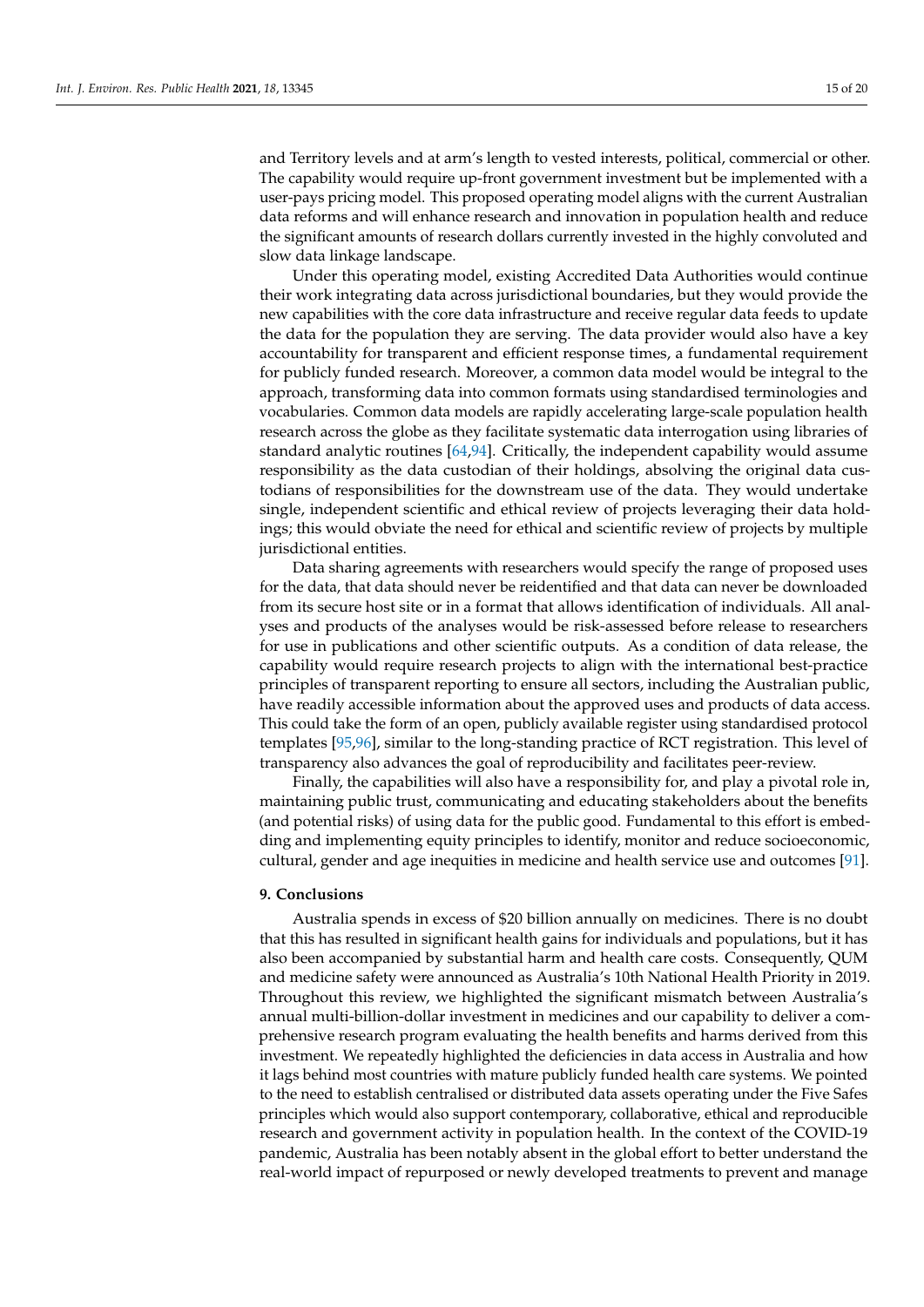COVID-19. The establishment of widely accessible national health data assets is now a matter of urgency. We urge decision makers to respond to this challenge.

**Supplementary Materials:** The following are available online at [https://www.mdpi.com/article/](https://www.mdpi.com/article/10.3390/ijerph182413345/s1) [10.3390/ijerph182413345/s1,](https://www.mdpi.com/article/10.3390/ijerph182413345/s1) File S1: Studies included in this review assessing medicine exposure and outcomes using Pharmaceutical Benefits Scheme or Repatriation Pharmaceutical Benefits Scheme data.

**Author Contributions:** S.-A.P., N.P., D.H., C.M.V. and D.B.P. conceptualised this paper. J.d.O.C. and C.B. undertook the literature search and data extraction for the review of Australian studies leveraging PBS claims. N.P. and S.-A.P. worked with J.d.O.C. and C.B. to catalogue and interpret the literature. S.-A.P., N.P., J.d.O.C., H.Z., T.-L.L., C.E.-B., F.M.S., A.M., L.K.E., C.B., E.K., M.I., D.B.P., C.M.V. and D.H. contributed to the manuscript draft, reviewed and edited the manuscript and approved the final submitted version. All authors have read and agreed to the published version of the manuscript.

**Funding:** This review is supported by the National Health and Medical Research Council (NHMRC) Centre of Research Excellence in Medicines Intelligence (GNT1196900); H.Z. is supported by a UNSW Scientia Fellowship; E.K. is supported by an NHMRC Emerging Leader Fellowship (APP1172978); C.B. is supported by an Australian Government Research Training Program Scholarship.

**Institutional Review Board Statement:** Not applicable.

**Informed Consent Statement:** Not applicable.

**Data Availability Statement:** Data sharing is not applicable to this article.

**Acknowledgments:** We would like to thank Barry Sandison for his insightful comments on this manuscript. This paper was written on behalf of the Centre of Research Excellence in Medicines Intelligence investigators; Chief investigators: Sallie-Anne Pearson, Nicole Pratt, Nicholas Buckley, David B. Preen, Louisa Degenhardt, Kees Van Gool, Claire M. Vajdic, Louisa Jorm, Andrew Wilson, David Henry; and Associate Investigators: Anne McKenzie, Christopher Etherton-Beer, Debra Rowett, Frank M. Sanfilippo, Helga Zoega, Julian Elliott, Sarah Lord, Timothy Dobbins, Tracey-Lea Laba, and Ximena Camacho.

**Conflicts of Interest:** C.E.B. is a member of the Pharmaceutical Benefits Advisory Committee (PBAC); S.P., N.P., T.L. and C.E.B. are members of the Drug-Utilization Sub-Committee of the PBAC; T.L. is a member of the Economics Sub-Committee of the PBAC; M.I. is a member of the Economics Sub-Committee of the MSAC; S.P. is a member of the National Data Advisory Council; C.M.V. is Deputy Chair of the NSW Population Health Service Research Ethics Committee; D.P. is a member of the Sax Institute Board. The views of authors expressed in this review article are their own and do not represent those of the aforementioned bodies. In 2020, the Centre for Big Data Research in Health received funding from AbbVie Australia to conduct post-market surveillance research. AbbVie did not have any knowledge of, or involvement in, this manuscript.

#### **References**

- <span id="page-16-0"></span>1. Aitken, M.; Kleinrock, M. *Global Medicines Use in 2020: Outlook and Implications*; IMS Institute for Healthcare Informatics: Parsippany, NJ, USA, 2015.
- <span id="page-16-1"></span>2. Kelman, C.W.; Pearson, S.A.; Day, R.O.; Holman, C.D.; Kliewer, E.V.; Henry, D.A. Evaluating medicines: Let's use all the evidence. *Med. J. Aust.* **2007**, *186*, 249–252. [\[CrossRef\]](http://doi.org/10.5694/j.1326-5377.2007.tb00883.x)
- <span id="page-16-2"></span>3. Banks, E.; Pearson, S.A. A life-cycle approach to monitoring benefits and harms of medicines. *Med. J. Aust.* **2012**, *197*, 313–314. [\[CrossRef\]](http://doi.org/10.5694/mja12.11028) [\[PubMed\]](http://www.ncbi.nlm.nih.gov/pubmed/22994809)
- <span id="page-16-3"></span>4. Frieden, T.R. Evidence for Health Decision Making—Beyond Randomized, Controlled Trials. *N. Engl. J. Med.* **2017**, *377*, 465–475. [\[CrossRef\]](http://doi.org/10.1056/NEJMra1614394) [\[PubMed\]](http://www.ncbi.nlm.nih.gov/pubmed/28767357)
- <span id="page-16-4"></span>5. Avorn, J. In defense of pharmacoepidemiology—Embracing the yin and yang of drug research. *N. Engl. J. Med.* **2007**, *357*, 2219–2221. [\[CrossRef\]](http://doi.org/10.1056/NEJMp0706892)
- <span id="page-16-5"></span>6. Pharmaceutical Society of Australia. *Medicine Safety: Take Care*; PSA: Canberra, Australia, 2019.
- <span id="page-16-6"></span>7. de Oliveira Costa, J.; Bruno, C.; Schaffer, A.L.; Raichand, S.; Karanges, E.A.; Pearson, S.A. The changing face of Australian data reforms: Impact on pharmacoepidemiology research. *Int. J. Popul. Data Sci.* **2021**, *6*, 1418. [\[CrossRef\]](http://doi.org/10.23889/ijpds.v6i1.1418)
- <span id="page-16-7"></span>8. Young, A.; Flack, F. Recent trends in the use of linked data in Australia. *Aust. Health Rev.* **2018**, *42*, 584–590. [\[CrossRef\]](http://doi.org/10.1071/AH18014)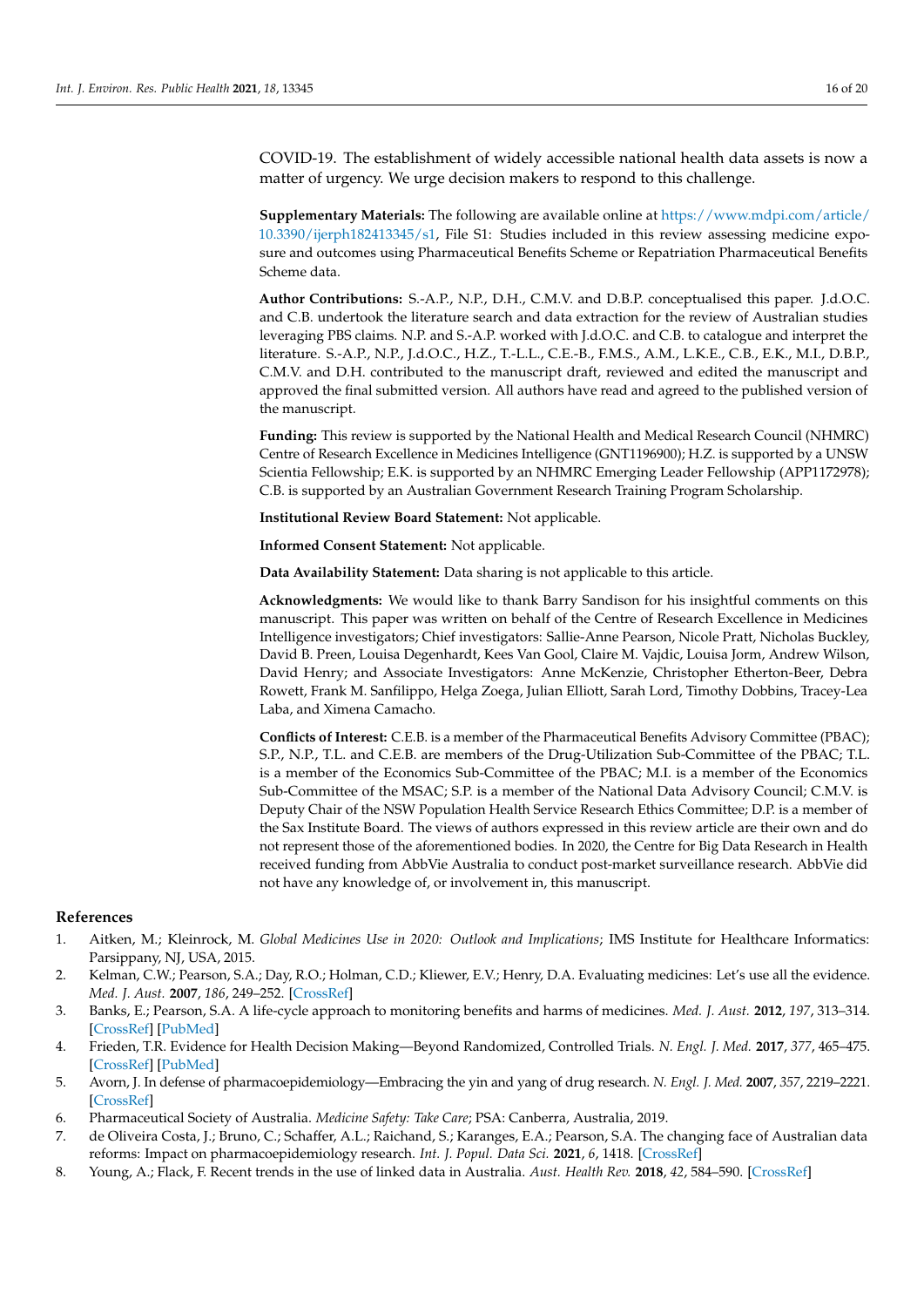- <span id="page-17-0"></span>9. Morales, D.R.; Conover, M.M.; You, S.C.; Pratt, N.; Kostka, K.; Duarte-Salles, T.; Fernández-Bertolín, S.; Aragón, M.; DuVall, S.L.; Lynch, K.; et al. Renin-angiotensin system blockers and susceptibility to COVID-19: An international, open science, cohort analysis. *Lancet Digit. Health* **2021**, *3*, e98–e114. [\[CrossRef\]](http://doi.org/10.1016/S2589-7500(20)30289-2)
- <span id="page-17-1"></span>10. Franklin, J.M.; Lin, K.J.; Gatto, N.M.; Rassen, J.A.; Glynn, R.J.; Schneeweiss, S. Real-World Evidence for Assessing Pharmaceutical Treatments in the Context of COVID-19. *Clin. Pharmacol. Ther.* **2021**, *109*, 816–828. [\[CrossRef\]](http://doi.org/10.1002/cpt.2185)
- <span id="page-17-2"></span>11. Benchimol, E.I.; Moher, D.; Ehrenstein, V.; Langan, S.M. Retraction of COVID-19 Pharmacoepidemiology Research Could Have Been Avoided by Effective Use of Reporting Guidelines. *Clin. Epidemiol.* **2020**, *12*, 1403–1420. [\[CrossRef\]](http://doi.org/10.2147/CLEP.S288677)
- <span id="page-17-3"></span>12. Biggs, A. The Pharmaceutical Benefits Scheme—An Overview. Available online: [https://www.aph.gov.au/About\\_Parliament/](https://www.aph.gov.au/About_Parliament/Parliamentary_Departments/Parliamentary_Library/Publications_Archive/archive/pbs) [Parliamentary\\_Departments/Parliamentary\\_Library/Publications\\_Archive/archive/pbs](https://www.aph.gov.au/About_Parliament/Parliamentary_Departments/Parliamentary_Library/Publications_Archive/archive/pbs) (accessed on 24 August 2021).
- <span id="page-17-4"></span>13. Birkett, D.J.; Mitchell, A.S.; McManus, P. A cost-effectiveness approach to drug subsidy and pricing in Australia. *Health Aff.* **2001**, *20*, 104–114. [\[CrossRef\]](http://doi.org/10.1377/hlthaff.20.3.104)
- <span id="page-17-5"></span>14. Australian Department of Health and Ageing. *National Medicines Policy 2000*; Commonwealth of Australia: Canberra, Australia, 1999.
- <span id="page-17-6"></span>15. Weekes, L.M.; Mackson, J.M.; Fitzgerald, M.; Phillips, S.R. National Prescribing Service: Creating an implementation arm for national medicines policy. *Br. J. Clin. Pharmacol.* **2005**, *59*, 112–116. [\[CrossRef\]](http://doi.org/10.1111/j.1365-2125.2005.02231.x)
- <span id="page-17-7"></span>16. Australian Government Department of Veterans' Affairs. What is Veterans' MATES? Available online: [https://www.](https://www.veteransmates.net.au/what-is-veterans-mates) [veteransmates.net.au/what-is-veterans-mates](https://www.veteransmates.net.au/what-is-veterans-mates) (accessed on 24 August 2021).
- <span id="page-17-8"></span>17. Australian Journal of Pharmacy. Don't Stop Here, Ministers: PSA. Available online: [https://ajp.com.au/news/dont-stop-there](https://ajp.com.au/news/dont-stop-there-ministers-psa/)[ministers-psa/](https://ajp.com.au/news/dont-stop-there-ministers-psa/) (accessed on 10 September 2021).
- <span id="page-17-9"></span>18. Gnjidic, D.; Du, W.; Pearson, S.A.; Hilmer, S.N.; Banks, E. Ascertainment of self-reported prescription medication use compared with pharmaceutical claims data. *Public Health Res. Pract.* **2017**, *27*. [\[CrossRef\]](http://doi.org/10.17061/phrp27341702) [\[PubMed\]](http://www.ncbi.nlm.nih.gov/pubmed/29114718)
- <span id="page-17-10"></span>19. Harris, C.; Daniels, B.; Ward, R.L.; Pearson, S.A. Retrospective comparison of Australia's Pharmaceutical Benefits Scheme claims data with prescription data in HER2-positive early breast cancer patients, 2008–2012. *Public Health Res. Pract.* **2017**, *27*, e275174. [\[CrossRef\]](http://doi.org/10.17061/phrp2751744)
- <span id="page-17-11"></span>20. Pearson, S.A.; Pesa, N.; Langton, J.M.; Drew, A.; Faedo, M.; Robertson, J. Studies using Australia's Pharmaceutical Benefits Scheme data for pharmacoepidemiological research: A systematic review of the published literature (1987–2013). *Pharmacoepidemiol. Drug. Saf.* **2015**, *24*, 447–455. [\[CrossRef\]](http://doi.org/10.1002/pds.3756) [\[PubMed\]](http://www.ncbi.nlm.nih.gov/pubmed/25833702)
- <span id="page-17-12"></span>21. Hennessy, S. Use of health care databases in pharmacoepidemiology. *Basic Clin. Pharmacol. Toxicol.* **2006**, *98*, 311–313. [\[CrossRef\]](http://doi.org/10.1111/j.1742-7843.2006.pto_368.x)
- <span id="page-17-13"></span>22. Gordon, J.; Miller, G.; Britt, H. *Reality Check-Reliable National Data from General Practice Electronic Health Records*; Deeble Institute: Sydney, Australia, 2016.
- <span id="page-17-14"></span>23. Australian Institute of Health and Welfare. *Developing a National Primary Health Care Data Asset: Consultation report. Cat. No. PHC 1*; AIHW: Canberra, Australia, 2019.
- <span id="page-17-15"></span>24. Australian Digital Health Agency. Fact Sheet: How Secondary Use of My Health Record Data Can Improve Health Outcomes for Australians. Available online: [https://www.myhealthrecord.gov.au/sites/default/files/hd315\\_factsheet\\_secondary\\_use\\_of\\_](https://www.myhealthrecord.gov.au/sites/default/files/hd315_factsheet_secondary_use_of_data.pdf?v=1535679293.) [data.pdf?v=1535679293.](https://www.myhealthrecord.gov.au/sites/default/files/hd315_factsheet_secondary_use_of_data.pdf?v=1535679293.) (accessed on 25 August 2021).
- <span id="page-17-16"></span>25. Canaway, R.; Boyle, D.I.; Manski-Nankervis, J.E.; Bell, J.; Hocking, J.S.; Clarke, K.; Clark, M.; Gunn, J.M.; Emery, J.D. Gathering data for decisions: Best practice use of primary care electronic records for research. *Med. J. Aust.* **2019**, *210* (Suppl. 6), S12–S16. [\[CrossRef\]](http://doi.org/10.5694/mja2.50026) [\[PubMed\]](http://www.ncbi.nlm.nih.gov/pubmed/30927466)
- <span id="page-17-17"></span>26. Flack, F.; Smith, M. The Population Health Research Network—Population Data Centre Profile. *Int. J. Popul. Data Sci.* **2019**, *4*, 1130. [\[CrossRef\]](http://doi.org/10.23889/ijpds.v4i2.1130)
- <span id="page-17-18"></span>27. Henry, D.; Stehlik, P.; Camacho, X.; Pearson, S.-A. Access to routinely collected data for population health research: Experiences in Canada and Australia. *Aust. N. Z. J. Public Health* **2018**, *42*, 430–433. [\[CrossRef\]](http://doi.org/10.1111/1753-6405.12813) [\[PubMed\]](http://www.ncbi.nlm.nih.gov/pubmed/30035837)
- <span id="page-17-19"></span>28. Australian Institute of Health and Welfare. Medicines in the Health System. Available online: [https://www.aihw.gov.au/reports/](https://www.aihw.gov.au/reports/australias-health/medicines-in-the-health-system) [australias-health/medicines-in-the-health-system](https://www.aihw.gov.au/reports/australias-health/medicines-in-the-health-system) (accessed on 24 August 2021).
- <span id="page-17-20"></span>29. Wylie, C.; Daniels, B.; Brett, J.; Pearson, S.A.; Buckley, N.A. A national study on prescribed medicine in Australia on a typical day. *Pharmacoepidemiol. Drug. Saf.* **2020**, *29*, 1046–1053. [\[CrossRef\]](http://doi.org/10.1002/pds.5093)
- <span id="page-17-21"></span>30. PBS Information Management Section; Pricing and PBS Policy Branch; Technology Assessment and Access Division. *PBS Expenditure and Prescriptions Report 1 July 2019 to 30 June 2020*; Department of Health: Canberra, Australia, 2020.
- <span id="page-17-22"></span>31. NPS MedicineWise. *Creating Impact Together. Annual Report 2020*; NPS MedicineWise: Sydney, Australia, 2020.
- <span id="page-17-23"></span>32. Australian Commission on Safety and Quality in Health Care; Australian Institute of Health and Welfare. *The Fourth Australian Atlas of Healthcare Variation*; ACSQHC: Sydney, Australia, 2021.
- 33. Australian Commission on Safety and Quality in Health Care; Australian institute of Health and Welfare. *The Third Australian Atlas of Healthcare Variation*; ACSQHC: Sydney, Australia, 2018.
- <span id="page-17-24"></span>34. Australian Commission on Safety and Quality in Health Care; National Health Performance Authority. *Australian Atlas of Healthcare Variation*; ACSQHC: Sydney, Australia, 2015.
- <span id="page-17-25"></span>35. Australian Government Department of Health. National Real Time Prescription Monitoring (RTPM). Available online: [https:](https://www.health.gov.au/initiatives-and-programs/national-real-time-prescription-monitoring-rtpm) [//www.health.gov.au/initiatives-and-programs/national-real-time-prescription-monitoring-rtpm](https://www.health.gov.au/initiatives-and-programs/national-real-time-prescription-monitoring-rtpm) (accessed on 11 August 2021).
- <span id="page-17-26"></span>36. Schneeweiss, S.; Avorn, J. A review of uses of health care utilization databases for epidemiologic research on therapeutics. *J. Clin. Epidemiol.* **2005**, *58*, 323–337. [\[CrossRef\]](http://doi.org/10.1016/j.jclinepi.2004.10.012)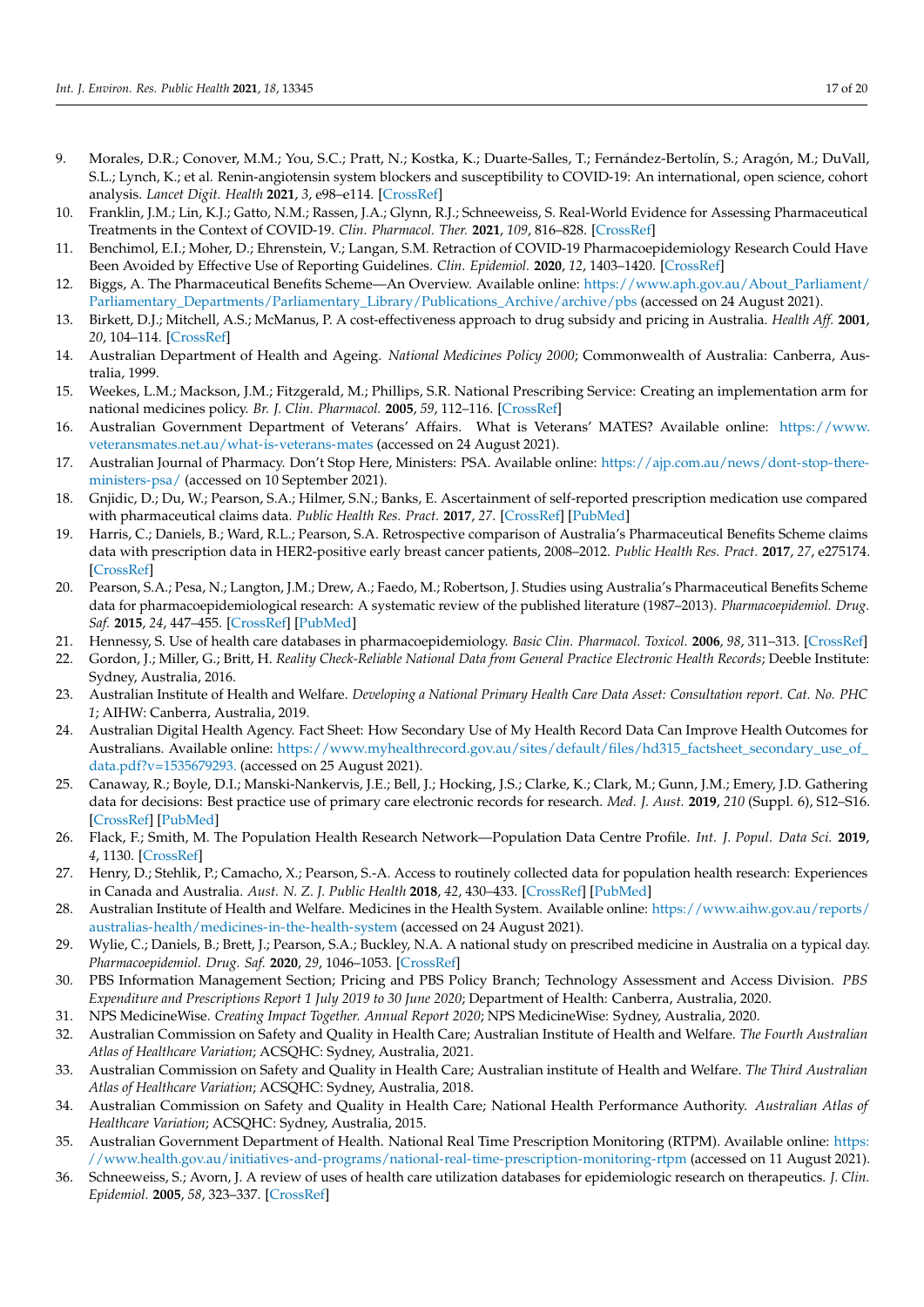- <span id="page-18-11"></span>37. Wettermark, B.; Zoëga, H.; Furu, K.; Korhonen, M.; Hallas, J.; Nørgaard, M.; Almarsdottir, A.; Andersen, M.; Andersson Sundell, K.; Bergman, U.; et al. The Nordic prescription databases as a resource for pharmacoepidemiological research—A literature review. *Pharmacoepidemiol. Drug. Saf.* **2013**, *22*, 691–699. [\[CrossRef\]](http://doi.org/10.1002/pds.3457) [\[PubMed\]](http://www.ncbi.nlm.nih.gov/pubmed/23703712)
- <span id="page-18-8"></span>38. Pratt, N.; Andersen, M.; Bergman, U.; Choi, N.K.; Gerhard, T.; Huang, C.; Kimura, M.; Kimura, T.; Kubota, K.; Lai, E.C.; et al. Multi-country rapid adverse drug event assessment: The Asian Pharmacoepidemiology Network (AsPEN) antipsychotic and acute hyperglycaemia study. *Pharmacoepidemiol. Drug. Saf.* **2013**, *22*, 915–924. [\[CrossRef\]](http://doi.org/10.1002/pds.3440) [\[PubMed\]](http://www.ncbi.nlm.nih.gov/pubmed/23696036)
- <span id="page-18-0"></span>39. Observational Health Data Sciences and Informatics. OHDSI Studies. Available online: <https://data.ohdsi.org/OhdsiStudies/> (accessed on 30 August 2021).
- <span id="page-18-1"></span>40. Hernán, M.A.; Robins, J.M. Using Big Data to Emulate a Target Trial When a Randomized Trial Is Not Available. *Am. J. Epidemiol.* **2016**, *183*, 758–764. [\[CrossRef\]](http://doi.org/10.1093/aje/kwv254)
- <span id="page-18-2"></span>41. Labrecque, J.A.; Swanson, S.A. Target trial emulation: Teaching epidemiology and beyond. *Eur. J. Epidemiol.* **2017**, *32*, 473–475. [\[CrossRef\]](http://doi.org/10.1007/s10654-017-0293-4) [\[PubMed\]](http://www.ncbi.nlm.nih.gov/pubmed/28770358)
- <span id="page-18-3"></span>42. Karanges, E.A.; Buckley, N.A.; Brett, J.; Blanch, B.; Litchfield, M.; Degenhardt, L.; Pearson, S.A. Trends in opioid utilisation in Australia, 2006–2015: Insights from multiple metrics. *Pharmacoepidemiol. Drug. Saf.* **2018**, *27*, 504–512. [\[CrossRef\]](http://doi.org/10.1002/pds.4369) [\[PubMed\]](http://www.ncbi.nlm.nih.gov/pubmed/29280224)
- 43. Lee, J.; Pilgrim, J.; Gerostamoulos, D.; Robinson, J.; Wong, A. Increasing rates of quetiapine overdose, misuse, and mortality in Victoria, Australia. *Drug Alcohol Depend.* **2018**, *187*, 95–99. [\[CrossRef\]](http://doi.org/10.1016/j.drugalcdep.2018.03.002)
- <span id="page-18-10"></span>44. Raman, S.R.; Man, K.K.C.; Bahmanyar, S.; Berard, A.; Bilder, S.; Boukhris, T.; Bushnell, G.; Crystal, S.; Furu, K.; KaoYang, Y.H.; et al. Trends in attention-deficit hyperactivity disorder medication use: A retrospective observational study using population-based databases. *Lancet Psychiat.* **2018**, *5*, 824–835. [\[CrossRef\]](http://doi.org/10.1016/S2215-0366(18)30293-1)
- 45. Brett, J.; Daniels, B.; Karanges, E.A.; Buckley, N.A.; Schneider, C.; Nassir, A.; McLachlan, A.J.; Pearson, S.A. Psychotropic polypharmacy in Australia, 2006 to 2015: A descriptive cohort study. *Br. J. Clin. Pharmacol.* **2017**, *83*, 2581–2588. [\[CrossRef\]](http://doi.org/10.1111/bcp.13369)
- 46. Daniels, B.; Girosi, F.; Tervonen, H.; Kiely, B.E.; Lord, S.J.; Houssami, N.; Pearson, S.A. Adherence to prescribing restrictions for HER2-positive metastatic breast cancer in Australia: A national population-based observational study (2001–2016). *PLoS ONE* **2018**, *13*, e0198152. [\[CrossRef\]](http://doi.org/10.1371/journal.pone.0198152)
- 47. de Oliveira Costa, J.; Schaffer, A.L.; Medland, N.A.; Litchfield, M.; Narayan, S.W.; Guy, R.; McManus, H.; Pearson, S.A. Adherence to Antiretroviral Regimens in Australia: A Nationwide Cohort Study. *AIDS Patient Care STDS* **2020**, *34*, 81–91. [\[CrossRef\]](http://doi.org/10.1089/apc.2019.0278)
- <span id="page-18-4"></span>48. Jones, G.; Hall, S.; Bird, P.; Littlejohn, G.; Tymms, K.; Youssef, P.; Chung, E.; Barrett, R.; Button, P. A retrospective review of the persistence on bDMARDs prescribed for the treatment of rheumatoid arthritis in the Australian population. *Int. J. Rheum. Dis.* **2018**, *21*, 1581–1590. [\[CrossRef\]](http://doi.org/10.1111/1756-185X.13243) [\[PubMed\]](http://www.ncbi.nlm.nih.gov/pubmed/29205926)
- <span id="page-18-5"></span>49. Colvin, L.; Slack-Smith, L.; Stanley, F.J.; Bower, C. Linking a pharmaceutical claims database with a birth defects registry to investigate birth defect rates of suspected teratogens. *Pharmacoepidemiol. Drug Saf.* **2010**, *19*, 1137–1150. [\[CrossRef\]](http://doi.org/10.1002/pds.1995)
- 50. Lopez, D.; Preen, D.B.; Etherton-Beer, C.; Sanfilippo, F.M. Frailty, and not medicines with anticholinergic or sedative effects, predicts adverse outcomes in octogenarians admitted for myocardial infarction: Population-level study. *Australas. J. Ageing* **2021**, *40*, e155–e162. [\[CrossRef\]](http://doi.org/10.1111/ajag.12891) [\[PubMed\]](http://www.ncbi.nlm.nih.gov/pubmed/33615643)
- 51. Pratt, N.; Roughead, E.E.; Ramsay, E.; Salter, A.; Ryan, P. Risk of hospitalization for hip fracture and pneumonia associated with antipsychotic prescribing in the elderly: A self-controlled case-series analysis in an Australian health care claims database. *Drug Saf.* **2011**, *34*, 567–575. [\[CrossRef\]](http://doi.org/10.2165/11588470-000000000-00000) [\[PubMed\]](http://www.ncbi.nlm.nih.gov/pubmed/21663332)
- 52. Castle, D.J.; Chung, E. Cardiometabolic comorbidities and life expectancy in people on medication for schizophrenia in Australia. *Curr. Med. Res. Opin.* **2018**, *34*, 613–618. [\[CrossRef\]](http://doi.org/10.1080/03007995.2017.1419946)
- <span id="page-18-6"></span>53. Pratt, N.L.; Ramsay, E.; Kalisch Ellett, L.M.; Duszynski, K.; Shakib, S.; Kerr, M.; Caughey, G.; Roughead, E.E. Comparative effectiveness and safety of low-strength and high-strength direct oral anticoagulants compared with warfarin: A sequential cohort study. *BMJ Open* **2019**, *9*, e026486. [\[CrossRef\]](http://doi.org/10.1136/bmjopen-2018-026486)
- <span id="page-18-7"></span>54. Qin, X.; Hung, J.; Knuiman, M.; Teng, T.K.; Briffa, T.; Sanfilippo, F.M. Evidence-based pharmacotherapies used in the postdischarge phase are associated with improved one-year survival in senior patients hospitalized with heart failure. *Cardiovasc. Ther.* **2018**, *36*, e12464. [\[CrossRef\]](http://doi.org/10.1111/1755-5922.12464)
- <span id="page-18-9"></span>55. Lai, E.C.; Shin, J.Y.; Kubota, K.; Man, K.K.C.; Park, B.J.; Pratt, N.; Roughead, E.E.; Wong, I.C.K.; Kao Yang, Y.H.; Setoguchi, S. Comparative safety of NSAIDs for gastrointestinal events in Asia-Pacific populations: A multi-database, international cohort study. *Pharmacoepidemiol. Drug. Saf.* **2018**, *27*, 1223–1230. [\[CrossRef\]](http://doi.org/10.1002/pds.4663) [\[PubMed\]](http://www.ncbi.nlm.nih.gov/pubmed/30232832)
- 56. Pratt, N.; Chan, E.W.; Choi, N.K.; Kimura, M.; Kimura, T.; Kubota, K.; Lai, E.C.; Man, K.K.; Ooba, N.; Park, B.J.; et al. Prescription sequence symmetry analysis: Assessing risk, temporality, and consistency for adverse drug reactions across datasets in five countries. *Pharmacoepidemiol. Drug. Saf.* **2015**, *24*, 858–864. [\[CrossRef\]](http://doi.org/10.1002/pds.3780)
- 57. Roughead, E.E.; Chan, E.W.; Choi, N.K.; Kimura, M.; Kimura, T.; Kubota, K.; Lai, E.C.; Man, K.K.; Nguyen, T.A.; Ooba, N.; et al. Variation in Association Between Thiazolidinediones and Heart Failure Across Ethnic Groups: Retrospective analysis of Large Healthcare Claims Databases in Six Countries. *Drug Saf.* **2015**, *38*, 823–831. [\[CrossRef\]](http://doi.org/10.1007/s40264-015-0318-4) [\[PubMed\]](http://www.ncbi.nlm.nih.gov/pubmed/26216600)
- 58. Roughead, E.E.; Chan, E.W.; Choi, N.K.; Griffiths, J.; Jin, X.M.; Lee, J.; Kimura, M.; Kimura, T.; Kubota, K.; Lai, E.C.; et al. Proton pump inhibitors and risk of Clostridium difficile infection: A multi-country study using sequence symmetry analysis. *Expert Opin. Drug Saf.* **2016**, *15*, 1589–1595. [\[CrossRef\]](http://doi.org/10.1080/14740338.2016.1238071)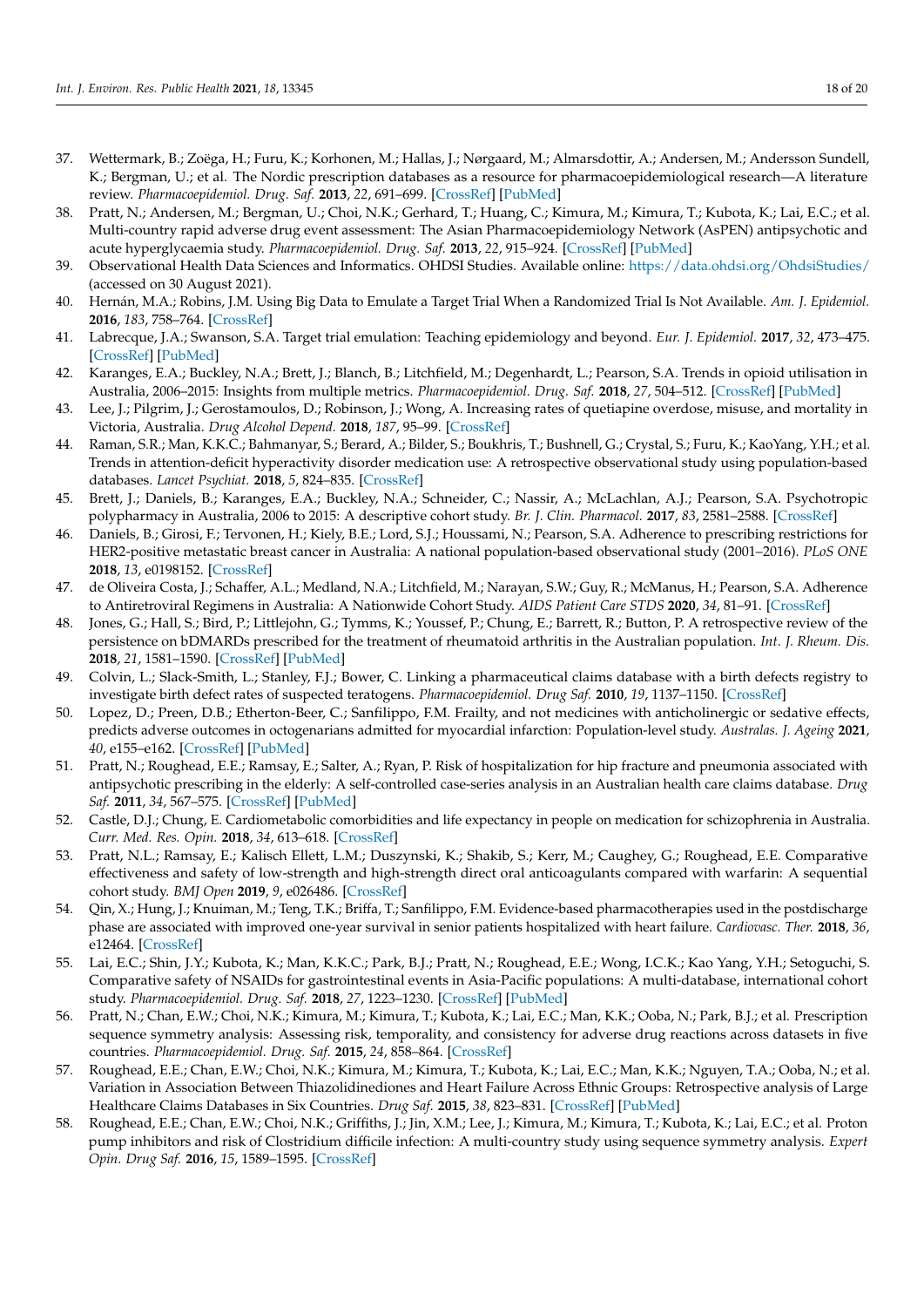- <span id="page-19-0"></span>59. Man, K.K.C.; Shao, S.C.; Chaiyakunapruk, N.; Dilokthornsakul, P.; Kubota, K.; Li, J.; Ooba, N.; Pratt, N.; Pottegård, A.; Rasmussen, L.; et al. Metabolic events associated with the use of antipsychotics in children, adolescents and young adults: A multinational sequence symmetry study. *Eur. Child Adolesc. Psychiatry* **2020**. Online ahead of print. [\[CrossRef\]](http://doi.org/10.1007/s00787-020-01674-6) [\[PubMed\]](http://www.ncbi.nlm.nih.gov/pubmed/33185773)
- <span id="page-19-1"></span>60. Hálfdánarson, Ó.; Zoëga, H.; Aagaard, L.; Bernardo, M.; Brandt, L.; Fusté, A.C.; Furu, K.; Garuoliené, K.; Hoffmann, F.; Huybrechts, K.F.; et al. International trends in antipsychotic use: A study in 16 countries, 2005–2014. *Eur. Neuropsychopharmacol.* **2017**, *27*, 1064–1076. [\[CrossRef\]](http://doi.org/10.1016/j.euroneuro.2017.07.001) [\[PubMed\]](http://www.ncbi.nlm.nih.gov/pubmed/28755801)
- <span id="page-19-2"></span>61. Cohen, J.M.; Cesta, C.E.; Furu, K.; Einarsdóttir, K.; Gissler, M.; Havard, A.; Hernandez-Diaz, S.; Huybrechts, K.F.; Kieler, H.; Leinonen, M.K.; et al. Prevalence trends and individual patterns of antiepileptic drug use in pregnancy 2006–2016: A study in the five Nordic countries, United States, and Australia. *Pharmacoepidemiol. Drug. Saf.* **2020**, *29*, 913–922. [\[CrossRef\]](http://doi.org/10.1002/pds.5035) [\[PubMed\]](http://www.ncbi.nlm.nih.gov/pubmed/32492755)
- <span id="page-19-3"></span>62. Canadian Network for Observational Drug Effect Studies. CNODES Projects. Available online: <https://www.cnodes.ca/projects/> (accessed on 25 August 2021).
- 63. Suissa, S.; Henry, D.; Caetano, P.; Dormuth, C.R.; Ernst, P.; Hemmelgarn, B.; Lelorier, J.; Levy, A.; Martens, P.J.; Paterson, J.M.; et al. CNODES: The Canadian Network for Observational Drug Effect Studies. *Open Med.* **2012**, *6*, e134–e140.
- <span id="page-19-4"></span>64. Platt, R.; Brown, J.S.; Robb, M.; McClellan, M.; Ball, R.; Nguyen, M.D.; Sherman, R.E. The FDA Sentinel Initiative—An Evolving National Resource. *N. Engl. J. Med.* **2018**, *379*, 2091–2093. [\[CrossRef\]](http://doi.org/10.1056/NEJMp1809643)
- <span id="page-19-5"></span>65. Pormohammad, A.; Zarei, M.; Ghorbani, S.; Mohammadi, M.; Razizadeh, M.H.; Turner, D.L.; Turner, R.J. Efficacy and Safety of COVID-19 Vaccines: A Systematic Review and Meta-Analysis of Randomized Clinical Trials. *Vaccines* **2021**, *9*, 467. [\[CrossRef\]](http://doi.org/10.3390/vaccines9050467)
- <span id="page-19-6"></span>66. National COVID-19 Clinical Evidence Taskforce. Available online: <https://covid19evidence.net.au/> (accessed on 13 September 2021).
- <span id="page-19-7"></span>67. Fosbøl, E.L.; Butt, J.H.; Østergaard, L.; Andersson, C.; Selmer, C.; Kragholm, K.; Schou, M.; Phelps, M.; Gislason, G.H.; Gerds, T.A.; et al. Association of Angiotensin-Converting Enzyme Inhibitor or Angiotensin Receptor Blocker Use with COVID-19 Diagnosis and Mortality. *JAMA* **2020**, *324*, 168–177. [\[CrossRef\]](http://doi.org/10.1001/jama.2020.11301) [\[PubMed\]](http://www.ncbi.nlm.nih.gov/pubmed/32558877)
- 68. Dagan, N.; Barda, N.; Kepten, E.; Miron, O.; Perchik, S.; Katz, M.A.; Hernán, M.A.; Lipsitch, M.; Reis, B.; Balicer, R.D. BNT162b2 mRNA Covid-19 Vaccine in a Nationwide Mass Vaccination Setting. *N. Engl. J. Med.* **2021**, *384*, 1412–1423. [\[CrossRef\]](http://doi.org/10.1056/NEJMoa2101765)
- <span id="page-19-8"></span>69. Henry, D.A.; Jones, M.A.; Stehlik, P.; Glasziou, P.P. Effectiveness of COVID-19 vaccines: Findings from real world studies. *Med. J. Aust.* **2021**, *215*, 149–151.e141. [\[CrossRef\]](http://doi.org/10.5694/mja2.51182)
- <span id="page-19-9"></span>70. NPS MedicineWise. *The Impact of COVID-19 on Hydroxychloroquine and Azithromycin Prescribing Patterns in General Practice*; NPS MedicineWise: Sydney, Australia, 2020.
- 71. Mian, M.; Sreedharan, S.; Giles, S. Increased dispensing of prescription medications in Australia early in the COVID-19 pandemic. *Med. J. Aust.* **2021**, *214*, 428–429. [\[CrossRef\]](http://doi.org/10.5694/mja2.51029) [\[PubMed\]](http://www.ncbi.nlm.nih.gov/pubmed/33884634)
- 72. Engstrom, T.; Baliunas, D.O.; Sly, B.P.; Russell, A.W.; Donovan, P.J.; Krausse, H.K.; Sullivan, C.M.; Pole, J.D. Toilet Paper, Minced Meat and Diabetes Medicines: Australian Panic Buying Induced by COVID-19. *Int. J. Environ. Res. Public Health* **2021**, *18*, 6954. [\[CrossRef\]](http://doi.org/10.3390/ijerph18136954)
- 73. Kisely, S.; Dangelo-Kemp, D.; Taylor, M.; Liu, D.; Graham, S.; Hartmann, J.; Colman, S. The impact of COVID-19 on antipsychotic prescriptions for patients with schizophrenia in Australia. *Aust. N. Z. J. Psychiatry* **2021**. [\[CrossRef\]](http://doi.org/10.1177/00048674211025716) [\[PubMed\]](http://www.ncbi.nlm.nih.gov/pubmed/34240634)
- 74. Tang, M.; Daniels, B.; Aslam, M.; Schaffer, A.; Pearson, S.A. Changes in systemic cancer therapy in Australia during the COVID-19 pandemic: A population-based study. *Lancet Reg. Health West Pac.* **2021**, *14*, 100226. [\[CrossRef\]](http://doi.org/10.1016/j.lanwpc.2021.100226)
- <span id="page-19-10"></span>75. Gillies, M.B.; Burgner, D.P.; Ivancic, L.; Nassar, N.; Miller, J.E.; Sullivan, S.G.; Todd, I.M.F.; Pearson, S.A.; Schaffer, A.L.; Zoega, H. Changes in antibiotic prescribing following COVID-19 restrictions: Lessons for post-pandemic antibiotic stewardship. *Br. J. Clin. Pharmacol.* **2021**. Online ahead of print. [\[CrossRef\]](http://doi.org/10.1111/bcp.15000) [\[PubMed\]](http://www.ncbi.nlm.nih.gov/pubmed/34405427)
- <span id="page-19-11"></span>76. Lopez Bernal, J.; Andrews, N.; Gower, C.; Gallagher, E.; Simmons, R.; Thelwall, S.; Stowe, J.; Tessier, E.; Groves, N.; Dabrera, G.; et al. Effectiveness of Covid-19 Vaccines against the B.1.617.2 (Delta) Variant. *N. Engl. J. Med.* **2021**, *385*, 585–594. [\[CrossRef\]](http://doi.org/10.1056/NEJMoa2108891)
- <span id="page-19-12"></span>77. Hippisley-Cox, J.; Patone, M.; Mei, X.W.; Saatci, D.; Dixon, S.; Khunti, K.; Zaccardi, F.; Watkinson, P.; Shankar-Hari, M.; Doidge, J.; et al. Risk of thrombocytopenia and thromboembolism after covid-19 vaccination and SARS-CoV-2 positive testing: Self-controlled case series study. *BMJ* **2021**, *374*, n1931. [\[CrossRef\]](http://doi.org/10.1136/bmj.n1931)
- <span id="page-19-13"></span>78. Australian Institute of Health and Welfare. COVID-19: The Next Normal—Strengthening the System for 2021 and beyond. Available online: [https://www.aihw.gov.au/reports-data/australias-health-performance/covid-19-the-next-normal-strengthening](https://www.aihw.gov.au/reports-data/australias-health-performance/covid-19-the-next-normal-strengthening-the-system)[the-system](https://www.aihw.gov.au/reports-data/australias-health-performance/covid-19-the-next-normal-strengthening-the-system) (accessed on 10 September 2021).
- <span id="page-19-14"></span>79. Scholl, H.J.; Patin, B.J.J. Resilient information infrastructures: Criticality and role in responding to catastrophic incidents. *Transform. Gov. People Process Policy* **2014**, *8*, 28–48. [\[CrossRef\]](http://doi.org/10.1108/TG-12-2012-0015)
- <span id="page-19-15"></span>80. Productivity Commission. *Productivity Commission Inquiry Report: Data Availability and Use*; Australian Government: Canberra, Australia, 2017. Available online: <https://www.pc.gov.au/inquiries/completed/data-access/report/data-access.pdf> (accessed on 1 September 2021).
- <span id="page-19-16"></span>81. Senate Select Committee on Health. *Sixth Interim Report, Big Health Data: Australia's Big Potential*; Parliament of Australia: Canberra, Australia, 2016.
- <span id="page-19-17"></span>82. The National Cabinet. Intergovernmental Agreement on Data Sharing between Commonwealth and State and Territory Governments. Available online: <https://federation.gov.au/about/agreements/intergovernmental-agreement-data-sharing> (accessed on 24 August 2021).
- <span id="page-19-18"></span>83. Desai, T.; Ritchie, F.; Welpton, R. *Five Safes: Designing Data Access for Research*; University of the West of England: Bristol, UK, 2016.